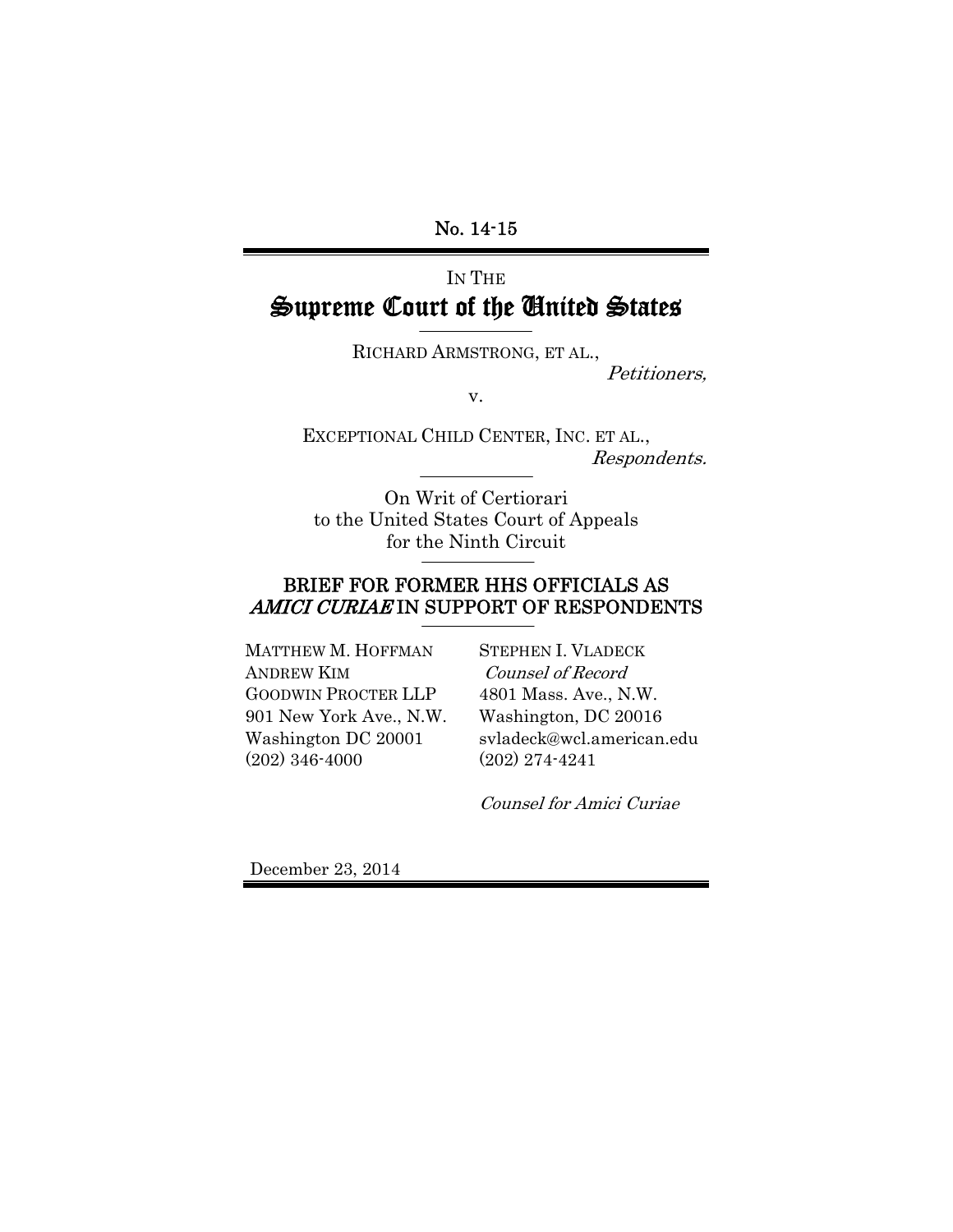# TABLE OF CONTENTS

| A.             | Medicaid's Statutory Framework2                                                                                                                                               |
|----------------|-------------------------------------------------------------------------------------------------------------------------------------------------------------------------------|
| $\mathbf{B}$   |                                                                                                                                                                               |
|                |                                                                                                                                                                               |
|                |                                                                                                                                                                               |
| $\mathbf{I}$ . | Congressional Intent, This Court's<br>Caselaw, and Historical Practice<br>Support the Conclusion That Section                                                                 |
| II.            | Because HHS Has Presumed Private<br>Enforcement of the Medicaid Act, the<br>Agency Cannot Realistically Enforce                                                               |
|                | Scant Administrative<br>A. HHS's<br>Resources For Implementing the<br>Medicaid Program Reflect the<br>Department's Understanding That<br>Its Enforcement Role Is Limited  15  |
|                | HHS's Priorities Conflict With the<br>B.<br>Government's Position That the<br>Department Should Be Solely<br>Responsible for Enforcing the<br>Entire Equal Access Mandate  19 |
|                | III. The Government's Other Arguments                                                                                                                                         |
|                | A. The Equal Access Provision Is<br>Judicially Administrable 21                                                                                                               |

i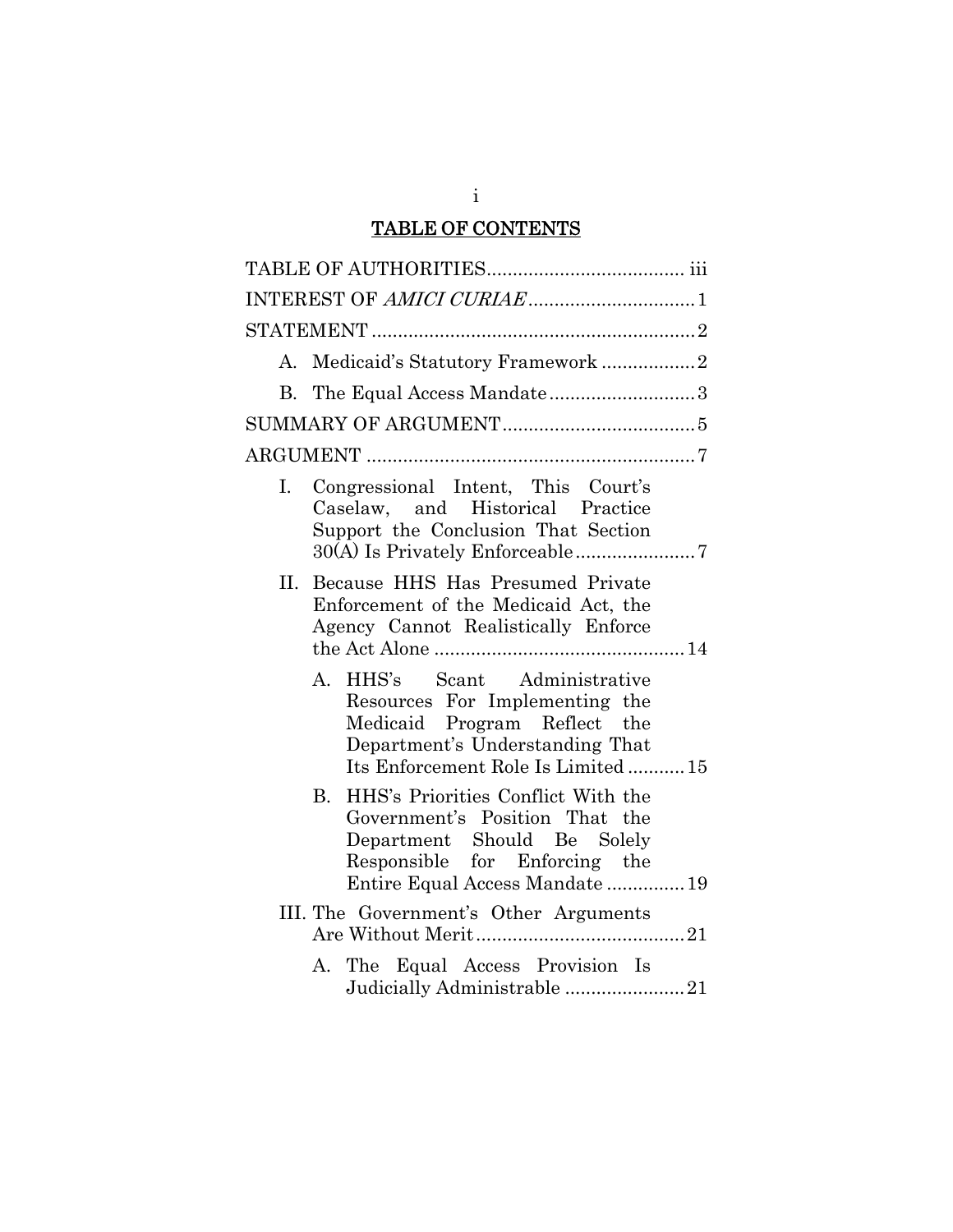| B. The Spending Clause Does Not          |
|------------------------------------------|
| Bar Private Enforcement of the           |
|                                          |
|                                          |
| APPENDIX: List of <i>Amici Curiae</i> 1a |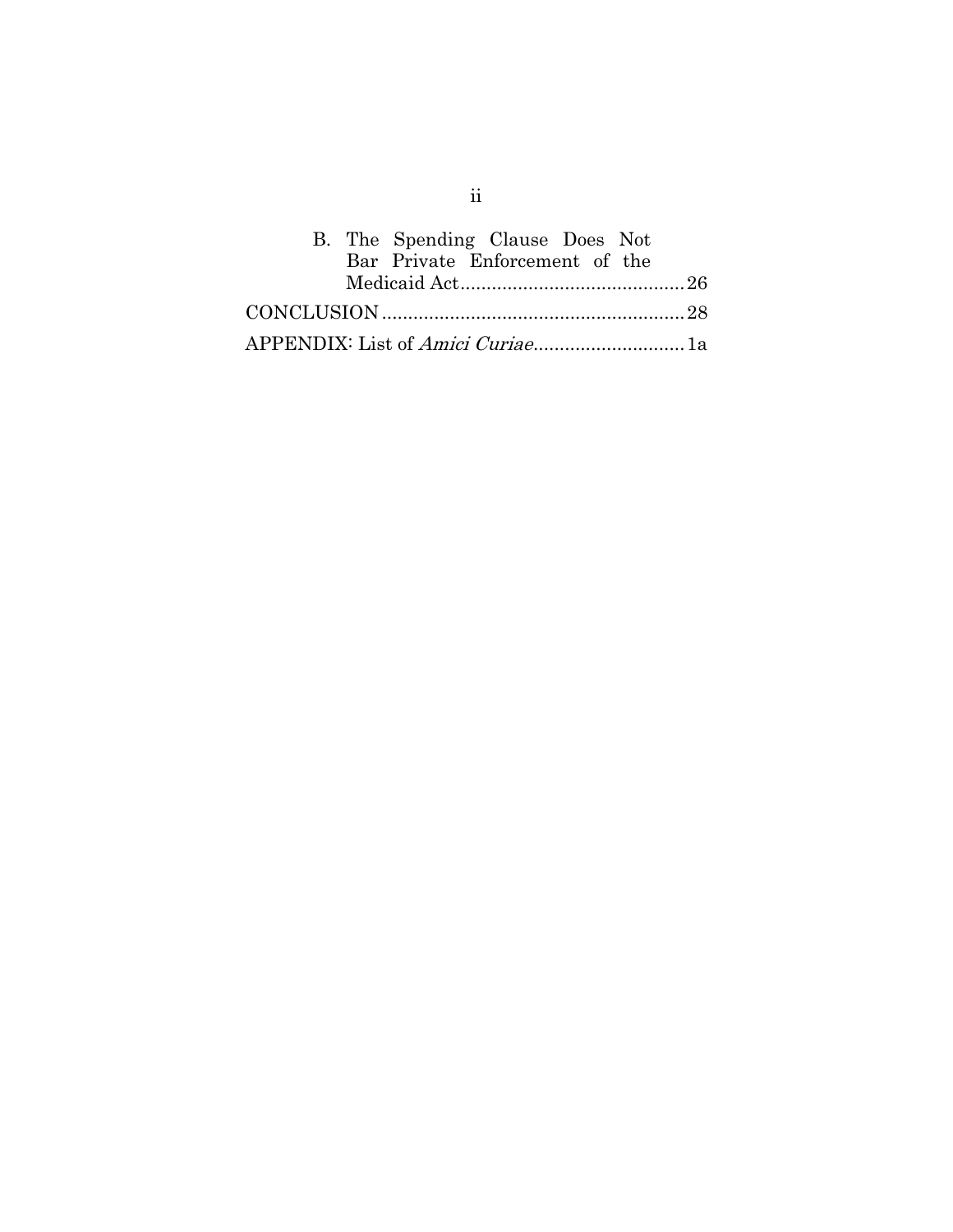# TABLE OF AUTHORITIES

# CASES: Page

| Alaska Dep't of Health & Soc. Servs. v. CMS,                                                                                                                                         |
|--------------------------------------------------------------------------------------------------------------------------------------------------------------------------------------|
| Amisub (PSL), Inc. v. Colo. Dep't of Soc.<br>Servs., 879 F.2d 789 (10th Cir. 1989) 16-17                                                                                             |
| Ark. Med. Soc'y, Inc. v. Reynolds,                                                                                                                                                   |
| Arthur C. Logan Mem'l Hosp. v. Toia,                                                                                                                                                 |
| Catholic Med. Ctr. of Brooklyn & Queens, Inc.<br>v. Rockefeller, 430 F.2d 1297 (2d Cir. 1970) 9                                                                                      |
| Christ the King Manor, Inc. v. Sec'y of U.S.<br>Dep't of Health & Human Servs.,                                                                                                      |
| Clark v. Kizer,<br>758 F. Supp. 572 (E.D. Cal. 1990), rev'd<br>and remanded on other grounds sub nom.<br>Clark v. Coye, No. 92-15131, 1992 WL<br>140278 (9th Cir. June 23, 1992)  23 |
| Cmty. Pharmacies of Ind., Inc. v. Ind. Family<br>& Soc. Servs. Admin., 816 F. Supp. 2d 570                                                                                           |
| Cort v. Ash,                                                                                                                                                                         |
| DeGregorio v. O'Bannon,                                                                                                                                                              |
| Douglas v. Indep. Living Ctr. of S. Cal.,                                                                                                                                            |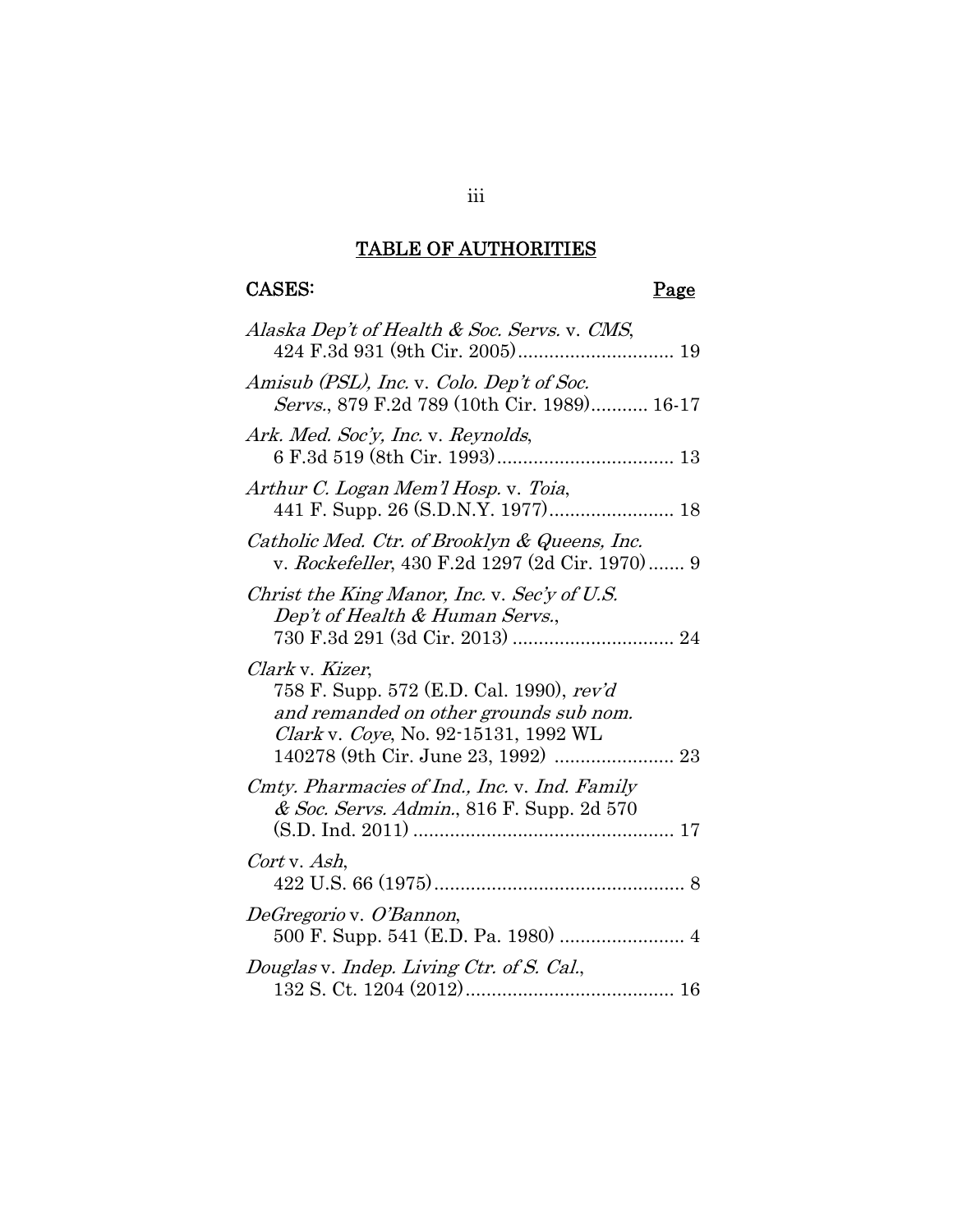| <i>Evergreen Presbyterian Ministries, Inc.</i> v.<br>Hood, 235 F.3d 908 (2000), overruled by<br>Equal Access for El Paso, Inc. v. Hawkins,                                      |
|---------------------------------------------------------------------------------------------------------------------------------------------------------------------------------|
| Fla. Pharmacy Ass'n v. Cook,<br>17 F. Supp. 2d 1293 (N.D. Fla. 1998) 23                                                                                                         |
| Gonzaga Univ. v. Doe,                                                                                                                                                           |
| Harris v. Olszewski,                                                                                                                                                            |
| Indep. Living Ctr. of S. Cal. v. Maxwell-Jolly,<br>572 F.3d 644 (9th Cir. 2009), vacated and<br>remanded sub. nom. Douglas v. Indep.<br>Living Ctr. of S. Cal., 132 S. Ct. 1204 |
| Long Term Care Pharmacy Alliance v.                                                                                                                                             |
| Maine v. Thiboutot,                                                                                                                                                             |
| Mandy $R$ . v. Owens,                                                                                                                                                           |
| Minnesota v. CMS,                                                                                                                                                               |
| Nat'l Cable & Telecomms. Ass'n v. Brand X<br>Internet Servs., 545 U.S. 967 (2005) 25                                                                                            |
| Nat'l Fed'n of Indep. Bus. v. Sebelius, 132 S.                                                                                                                                  |
| Ohio Hosp. Ass'n v. Ohio Dep't of Human<br>Servs., 579 N.E.2d 695 (Ohio 1991)  23                                                                                               |

| ۰. |    |
|----|----|
|    | ۰, |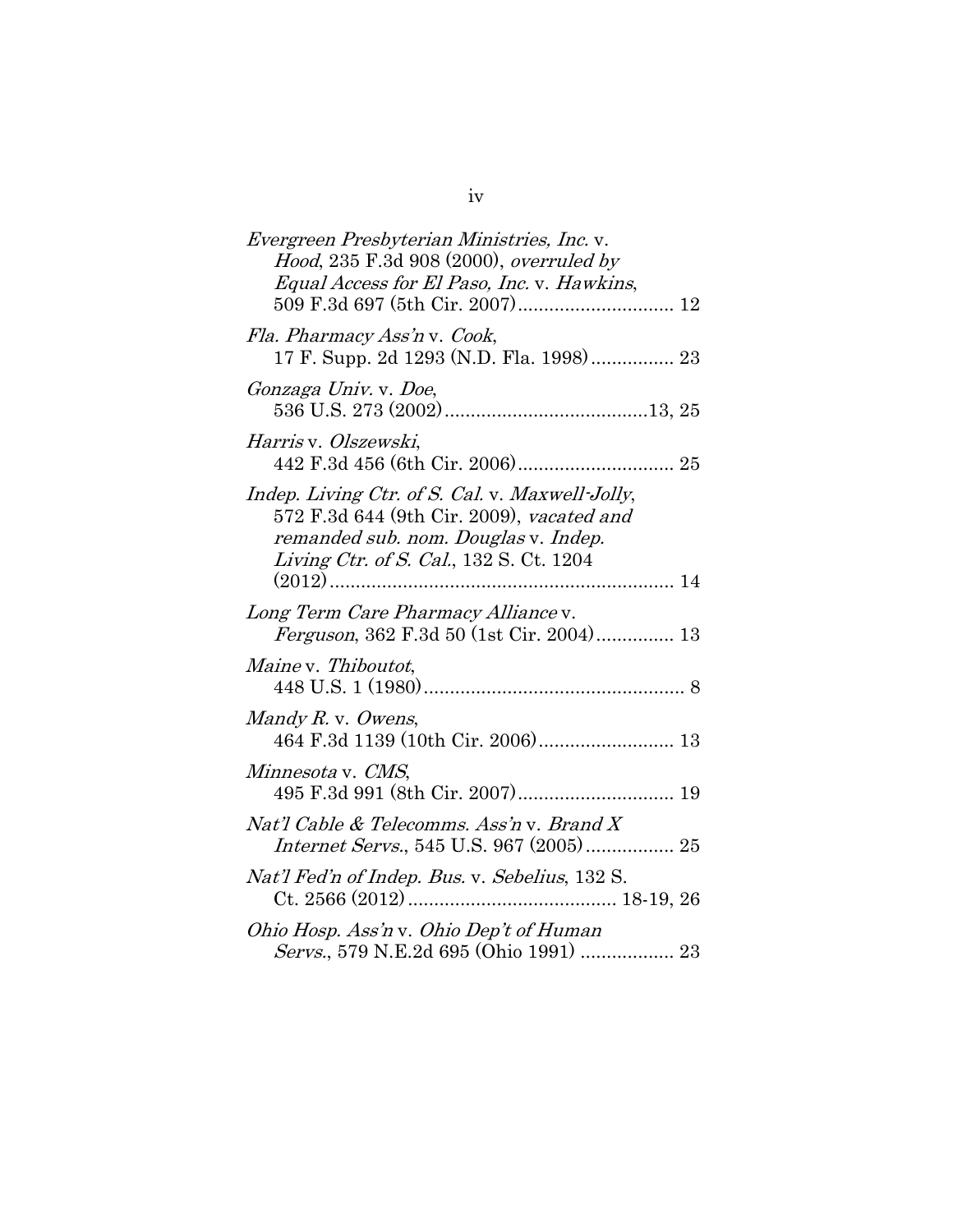| Pa. Pharmacists Ass'n v. Houstoun,<br>283 F.3d 531 (3d Cir. 2002) (en banc)  12                                                                                                         |
|-----------------------------------------------------------------------------------------------------------------------------------------------------------------------------------------|
| Pediatric Specialty Care, Inc. v. Ark. Dep't of<br><i>Human Servs.</i> , 443 F.3d 1005 (8th Cir.<br>2006), judgment vacated in part on other<br>grounds by Selig v. Pediatric Specialty |
| Pennhurst State Sch. & Hosp. v. Halderman,                                                                                                                                              |
| Pharm. Research & Mfrs. of Am. v. Thompson,                                                                                                                                             |
| Rite Aid of Pa., Inc. v. Houstoun,                                                                                                                                                      |
| S.D. ex rel. Dickson v. Hood,                                                                                                                                                           |
| Sanchez v. Johnson,                                                                                                                                                                     |
| St. Mary's Hosp. of E. St. Louis, Inc. v. Ogilvie,                                                                                                                                      |
| Stephens v. Childers,<br>No. 94-75, 1994 WL 761466 (E.D. Ky. Nov.                                                                                                                       |
| Suter v. Artist M.,                                                                                                                                                                     |
| Visiting Nurse Ass'n of N. Shore, Inc. v.<br>Bullen, 93 F.3d 997 (1996), overruled on<br>other grounds by Long Term Care<br>Pharmacy Alliance v. Ferguson, 362 F.3d                     |
| West Virginia v. Thompson,                                                                                                                                                              |

v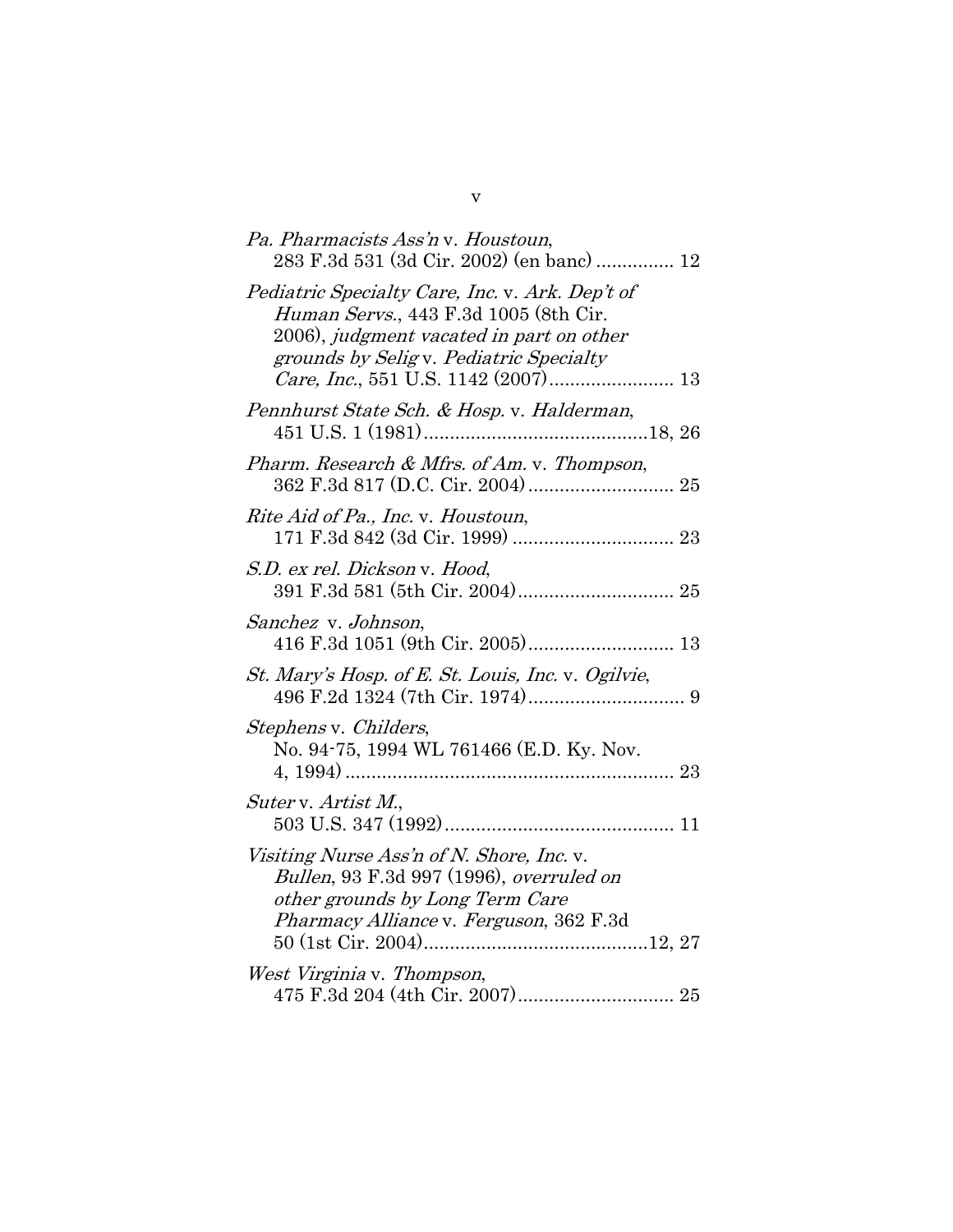| Westside Mothers v. Haveman,   |  |
|--------------------------------|--|
| Westside Mothers v. Olszewski, |  |
| Wilder v. Va. Hosp. Ass'n,     |  |
| Wos v. E.M.A. ex rel. Johnson, |  |

# STATUTES:

| Omnibus Budget Reconciliation Act of 1989,<br>Pub. L. No. 101-239, § 6402(a), 103 Stat. |
|-----------------------------------------------------------------------------------------|
|                                                                                         |
| Social Security Amendments of 1965, Pub. L.                                             |
|                                                                                         |
|                                                                                         |
|                                                                                         |
|                                                                                         |
|                                                                                         |
|                                                                                         |
|                                                                                         |
|                                                                                         |
| <b>RULES AND REGULATIONS:</b>                                                           |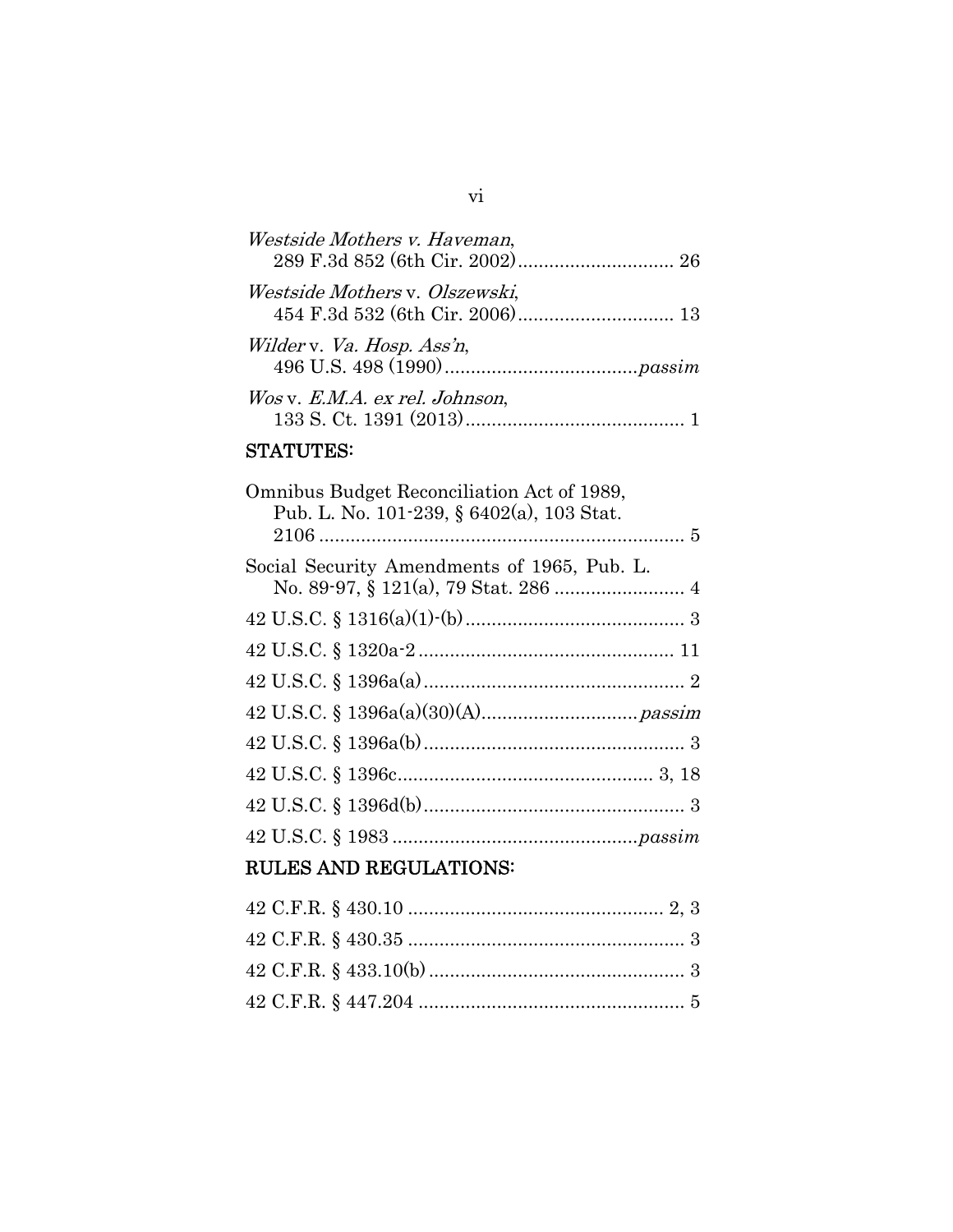#### vii

| Methods for Assuring Access to Covered<br>Medicaid Services, 76 Fed. Reg. 26,342 |  |
|----------------------------------------------------------------------------------|--|
|                                                                                  |  |

# LEGISLATIVE HISTORY:

| H.R. Rep. No. 94-1122, 94th Cong., 2d Sess.                                        |  |
|------------------------------------------------------------------------------------|--|
| H.R. Rep. No. 97-158, 97th Cong., 1st Sess.                                        |  |
| H.R. Rep. No. 101-247, 101st Cong., 1st Sess.                                      |  |
| Welfare and Medicaid Reform: Hearings<br>Before the S. Comm. on Fin., 104th Cong., |  |

# OTHER AUTHORITIES:

| Julia Bienstock, Note, Administrative  |  |
|----------------------------------------|--|
| Oversight of State Medicaid Payment    |  |
| Policies: Giving Teeth to the Equal    |  |
| Access Provision, 39 Fordham Urb. L.J. |  |
|                                        |  |
|                                        |  |

Centers for Medicare & Medicaid Services, Financial Report: Fiscal Year 2014 (2014) ..15, 16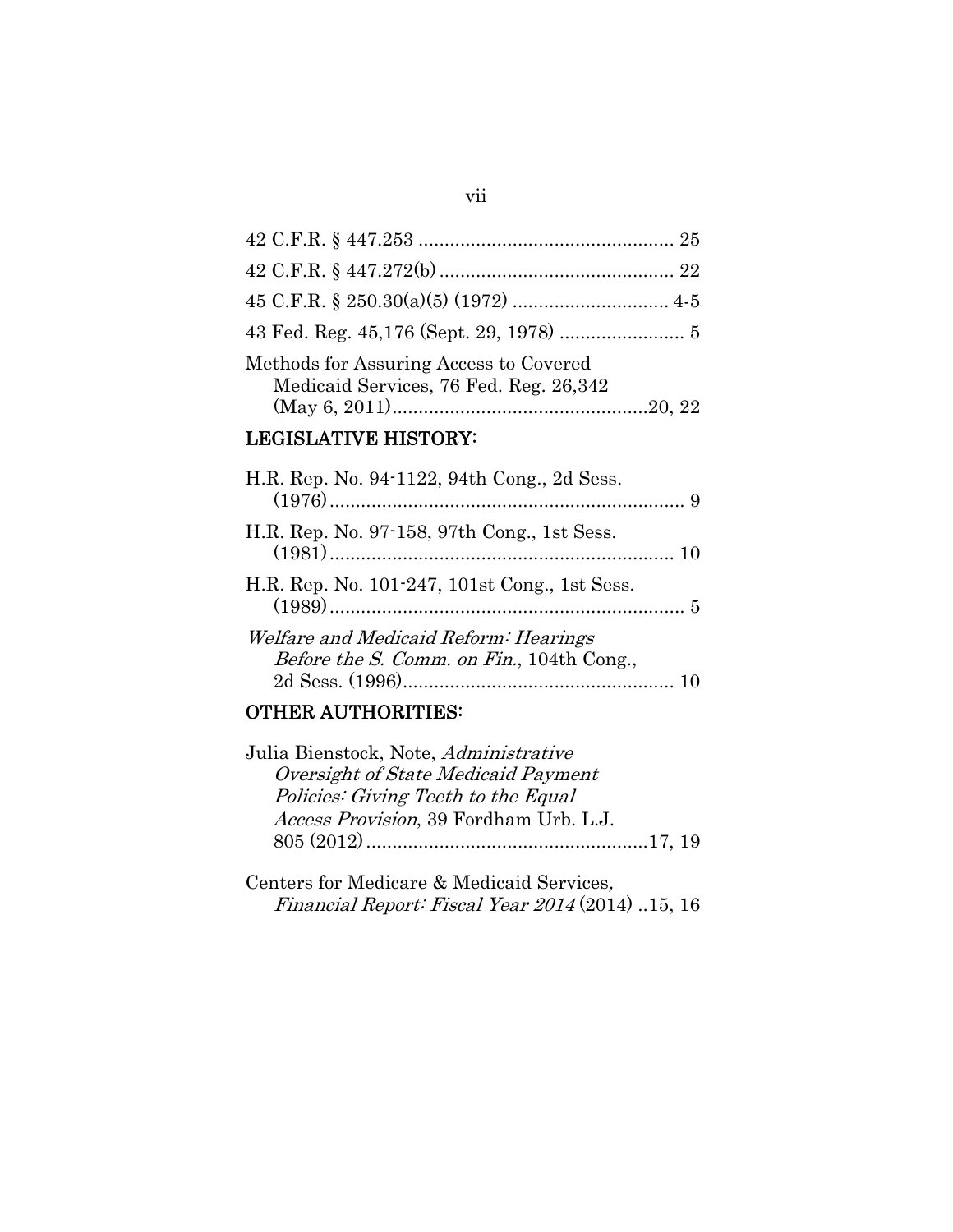| Brietta R. Clark, Medicaid Access, Rate<br>Setting and Payment Suits: How the<br>Obama Administration is Undermining Its<br>Own Health Reform Goals, 55 How. L.J.                      |
|----------------------------------------------------------------------------------------------------------------------------------------------------------------------------------------|
| Congressional Budget Office, An Update to the<br>Budget and Economic Outlook: 2014 to                                                                                                  |
| Brian J. Dunne, Comment, <i>Enforcement of the</i><br>Medicaid Act Under 42 USC § 1983 after<br>Gonzaga University v. Doe: The<br>"Dispassionate Lens" Examined, 74 U. Chi.            |
| Nicole Huberfeld, <i>Bizarre Love Triangle: The</i><br>Spending Clause, Section 1983, and<br>Medicaid Entitlements, 42 U.C. Davis L.                                                   |
| Edward Alan Miller, Federal Administrative<br>and Judicial Oversight of Medicaid: Policy<br>Legacies and Tandem Institutions Under<br><i>the Boren Amendment,</i> 38 Publius 315<br>10 |
| Abigail R. Moncrieff, Comment, Payments to<br>Medicaid Doctors: Interpreting the "Equal"<br>Access" Provision, 73 U. Chi. L. Rev. 673<br>5                                             |
| Restatement (Second) of Contracts (1981) 27                                                                                                                                            |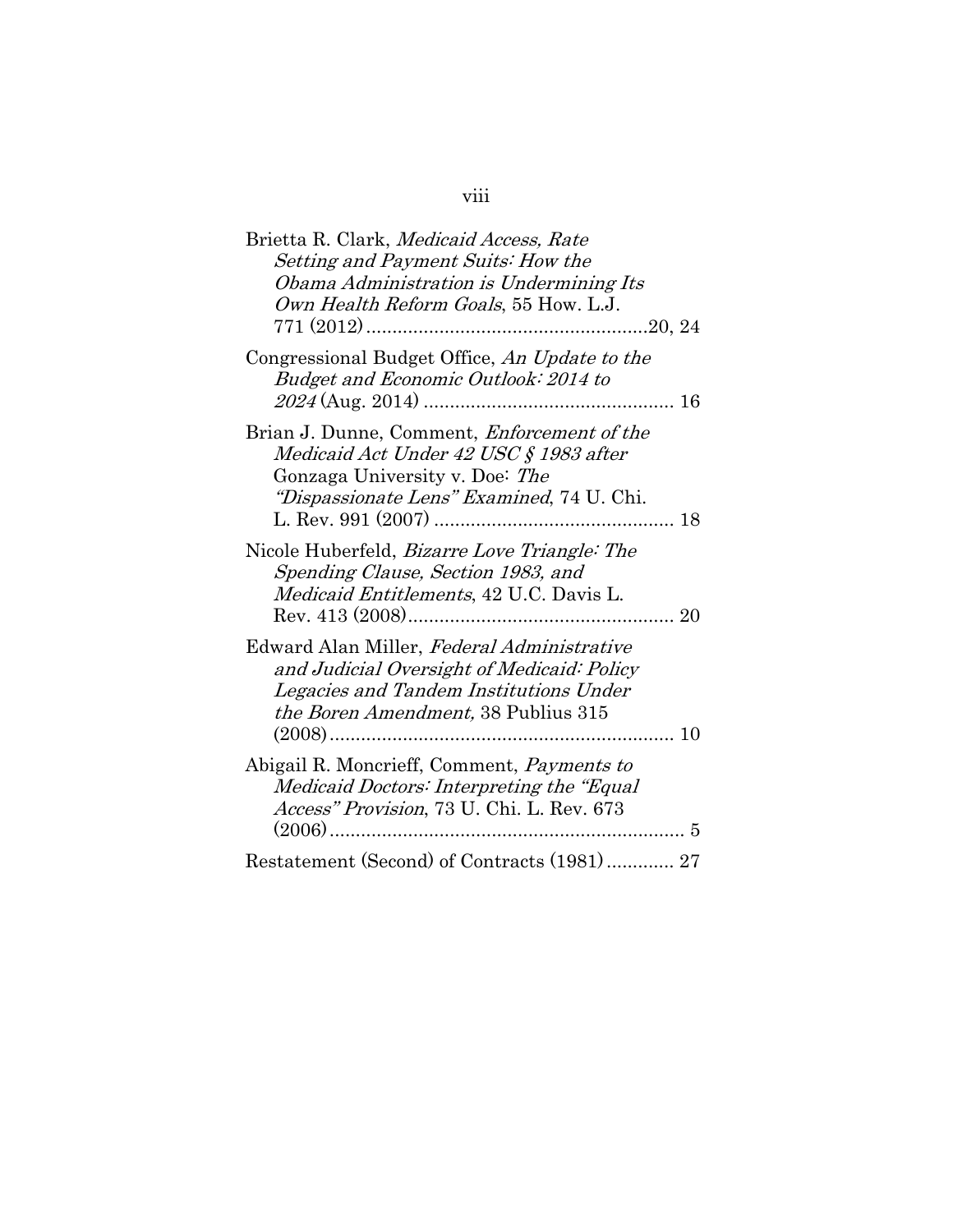#### INTEREST OF AMICI CURIAE

Amici curiae listed in the Appendix are former senior officials of the Department of Health and Human Services ("HHS") or its predecessor, the Department of Health, Education, and Welfare ("HEW").1 Each of the amici exercised direct control over the administration of Medicaid, provided legal counsel about Medicaid's implementation, or advised the Secretary of HHS or HEW on Medicaid policy.<sup>2</sup> Amici hold different views about various aspects of the Medicaid Act and its enforcement,<sup>3</sup> but we come together in this case to respond to the brief filed by the United States as amicus curiae in support of petitioners (hereinafter "Gov't Br."). As the Government acknowledges, this Court has entertained nonstatutory injunctive claims based on preemption in certain circumstances, whether grounded in the Supremacy

<sup>&</sup>lt;sup>1</sup> The parties' blanket consents to the filing of *amici curiae* briefs are on file with the Clerk. No counsel for a party authored any part of this brief; no party or party's counsel made a monetary contribution intended to fund the preparation or submission of this brief; and no person other than *amici curiae* or their counsel made a monetary contribution to the brief's preparation or submission.

<sup>2</sup> HEW was bifurcated into the Department of Education and the Department of Health and Human Services in 1979. The Centers for Medicare and Medicaid Services ("CMS")—the HHS agency that administers Medicaid—was known as the Health Care Financing Administration ("HCFA") from its inception in 1977 until 2001. References to these agencies in this brief reflect their name at the relevant time.

<sup>3</sup> Although there is no single "Medicaid Act," this Court has often used that term to refer collectively to the Medicaid program's statutory provisions. See, e.g., Wos v. E.M.A. ex rel. Johnson, 133 S. Ct. 1391, 1399 (2013). For ease of reference, amici will follow that practice here.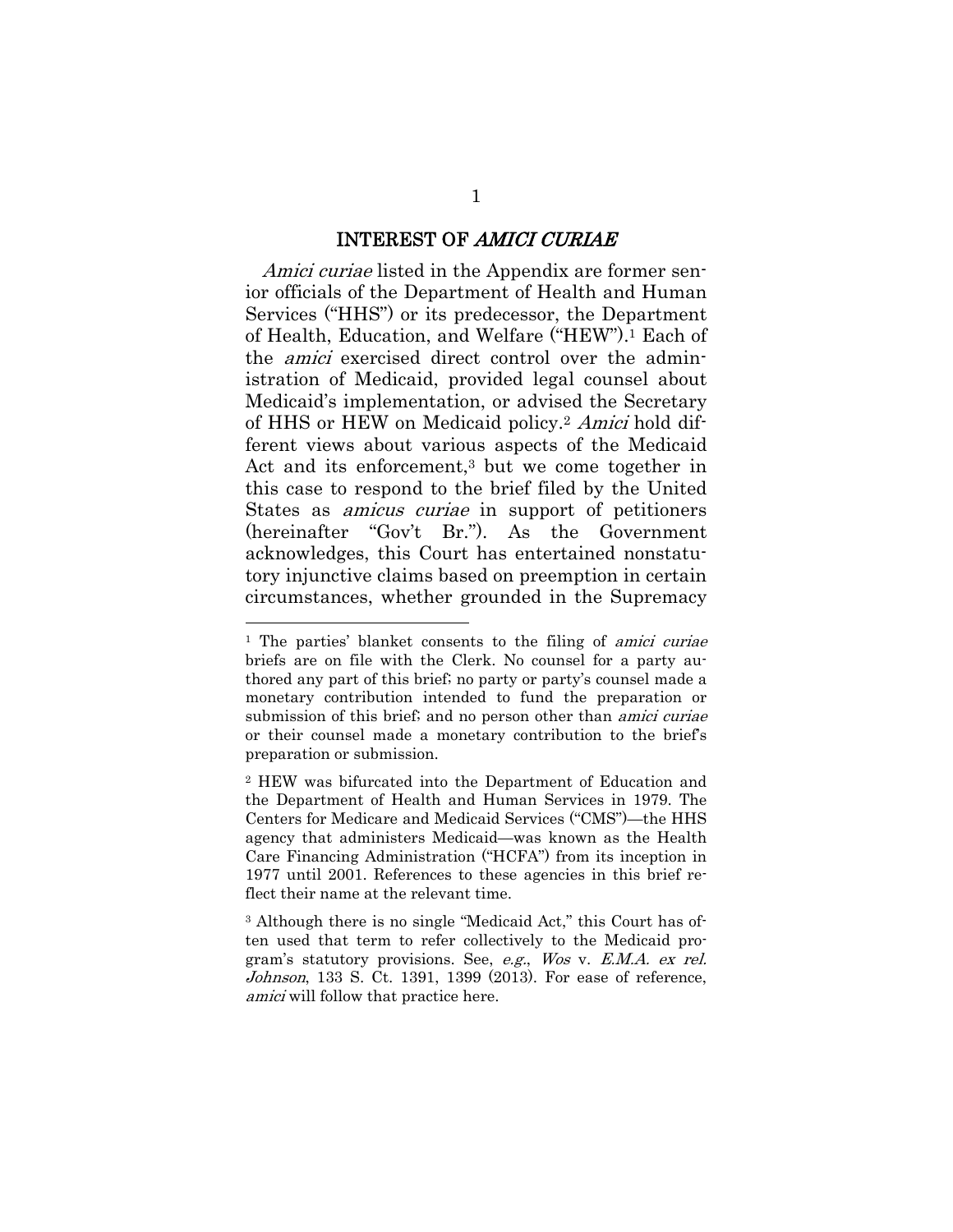Clause, general equitable jurisprudence, or other legal principles. Gov't Br. 16–21. The Government assumes that such causes of action are properly available in a variety of circumstances "to vindicate the supremacy of federal law," id. at 21, but argues that no such cause of action should be recognized to permit Medicaid providers to enforce the "equal access" provision of the Medicaid Act, 42 U.S.C.  $\S$  1396a(a)(30)(A) (hereinafter "Section 30(A)"). In the collective experience of *amici*, the arguments advanced by the Government in this case are at odds with HHS's longstanding administrative practice and understanding of the Medicaid Act. Furthermore, if the Court were to adopt the Government's cramped view, it would seriously undermine enforcement of one of Medicaid's most fundamental provisions. Amici therefore urge the Court to affirm the judgment below.

#### STATEMENT

#### A. Medicaid's Statutory Framework

"Medicaid is a cooperative federal-state program through which the Federal Government provides financial assistance to States so that they may furnish medical care to needy individuals." Wilder v. Va. Hosp. Ass'n, 496 U.S. 498, 502 (1990). As part of this arrangement, a participating state submits to HHS a detailed "plan for medical assistance," which describes the intricacies of how a Medicaid program is to be administered in that state and how the proposed program will comply with the terms of the Act. Ibid.; see also 42 U.S.C. § 1396a(a); 42 C.F.R. § 430.10. In exchange, that state receives reimbursement from the federal government for a substantial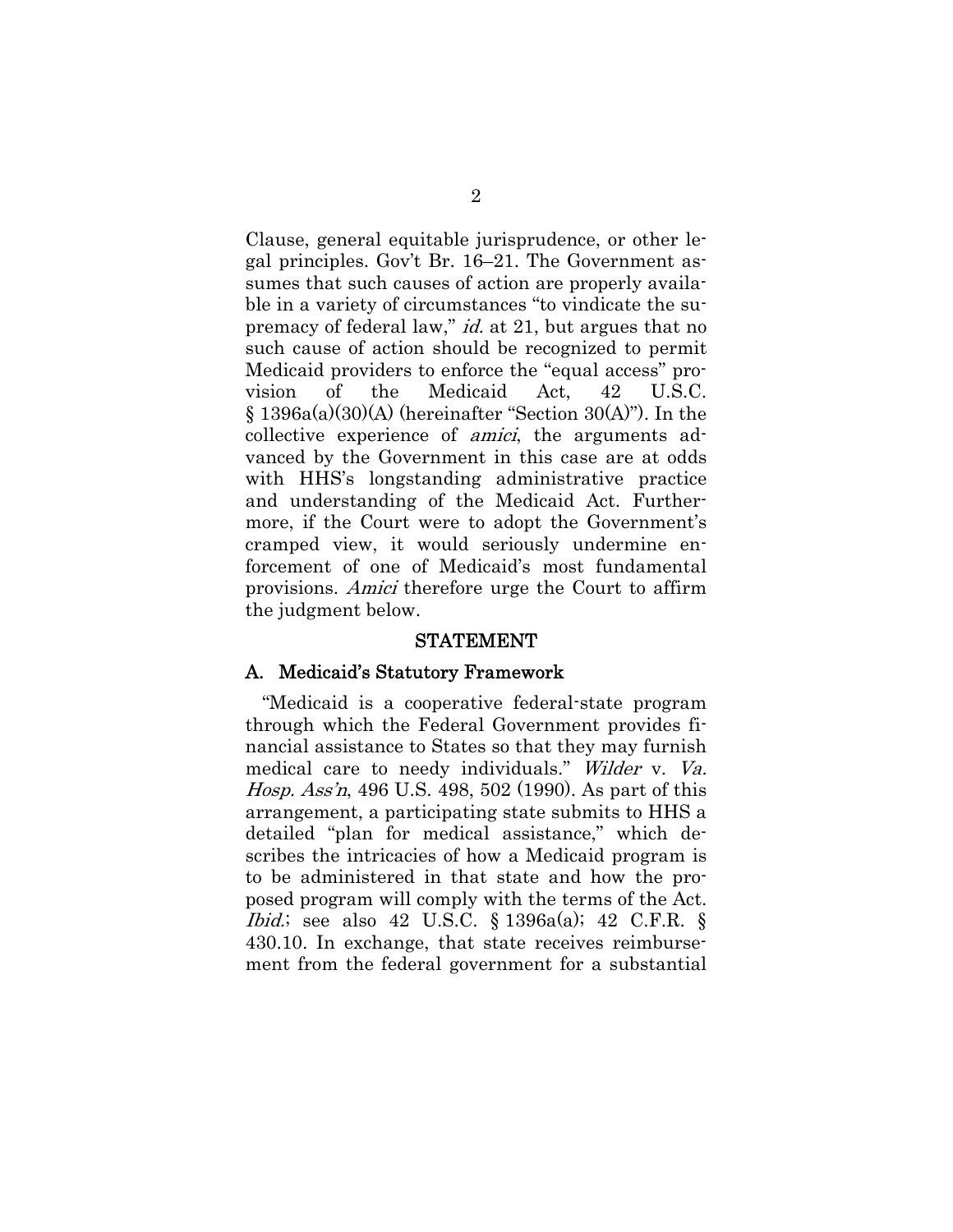portion of the costs of administering the plan. See 42 U.S.C. § 1396d(b); 42 C.F.R. § 433.10(b).

The Medicaid Act requires a state plan to comply with numerous substantive requirements. The Secretary of HHS and her designees determine compliance in the first instance by deciding whether to approve the plan (or any amendments thereto).4 Once the plan has been approved, however, the Secretary's options for ensuring continued compliance are limited. The Secretary can initiate a compliance proceeding and withhold funding.5 But that creates a risk that individuals who depend upon Medicaid will be denied service. Thus, compliance proceedings are a drastic remedy that the agency rarely pursues. Instead, as discussed below, HHS has historically relied on private enforcement as a central means of ensuring compliance with various Medicaid provisions.

#### B. The Equal Access Mandate

One of Medicaid's most important requirements is the "equal access" mandate, which requires state plans to be designed—and payment levels set—to ensure that Medicaid beneficiaries have access to the same type of care and quality enjoyed by the general population. This mandate is currently codified as Section 30(A), which provides that a state Medicaid plan must:

provide such methods and procedures relating to the utilization of, and the payment for, care and services available under the plan . . . as may be

<sup>4 42</sup> U.S.C. §§ 1316(a)-(b); 42 U.S.C. § 1396a(b); 42 C.F.R. § 430.10.

<sup>5 42</sup> U.S.C. § 1396c; 42 C.F.R. § 430.35.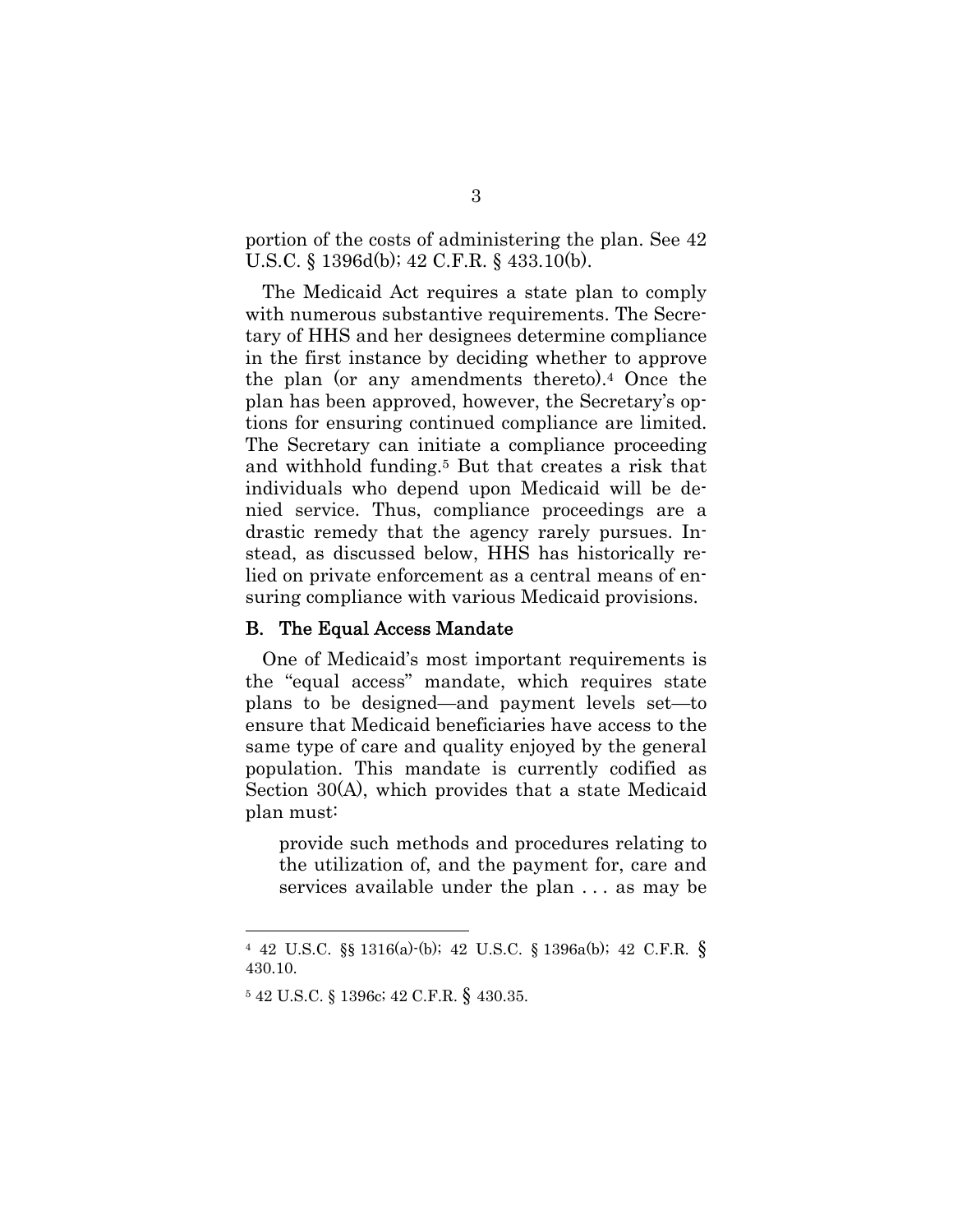necessary to safeguard against unnecessary utilization of such care and services and to assure that payments are consistent with efficiency, economy, and quality of care and are sufficient to enlist enough providers so that care and services are available under the plan at least to the extent that such care and services are available to the general population in the geographic area.

#### 42 U.S.C. § 1396a(a)(30)(A).

l

Although Section 30(A) was not enacted in this form until 1989, the basic principle of equal access has been implicit in the statutory scheme since Medicaid's inception and was recognized by HEW in the early days of the program. As originally enacted in 1965, the Medicaid Act provided that medical assistance provided under a state plan "shall not be less in amount, duration, or scope than the medical or remedial care and services made available to individuals not receiving aid or assistance under any such plan." Social Security Amendments of 1965, Pub. L. No. 89-97, § 121(a), 79 Stat. 286, 345. That principle began taking a more tangible form in 1966, when HEW included the prototype for what became Section 30(A) in its Public Assistance Administration Handbook.6 In 1971, HEW issued a regulation requiring state plans to "[p]rovide that fee structures will be established which are designed to enlist participation of a sufficient number of providers of services in the program so that eligible persons can receive the medical care and services included in the plan at least to the extent that these are available to the general population."  $45$  C.F.R.  $\frac{$250.30(a)(5)}{250.30(a)(5)}$ 

 $6$  See *DeGregorio v. O'Bannon*, 500 F. Supp. 541, 549 n.13 (E.D.) Pa. 1980).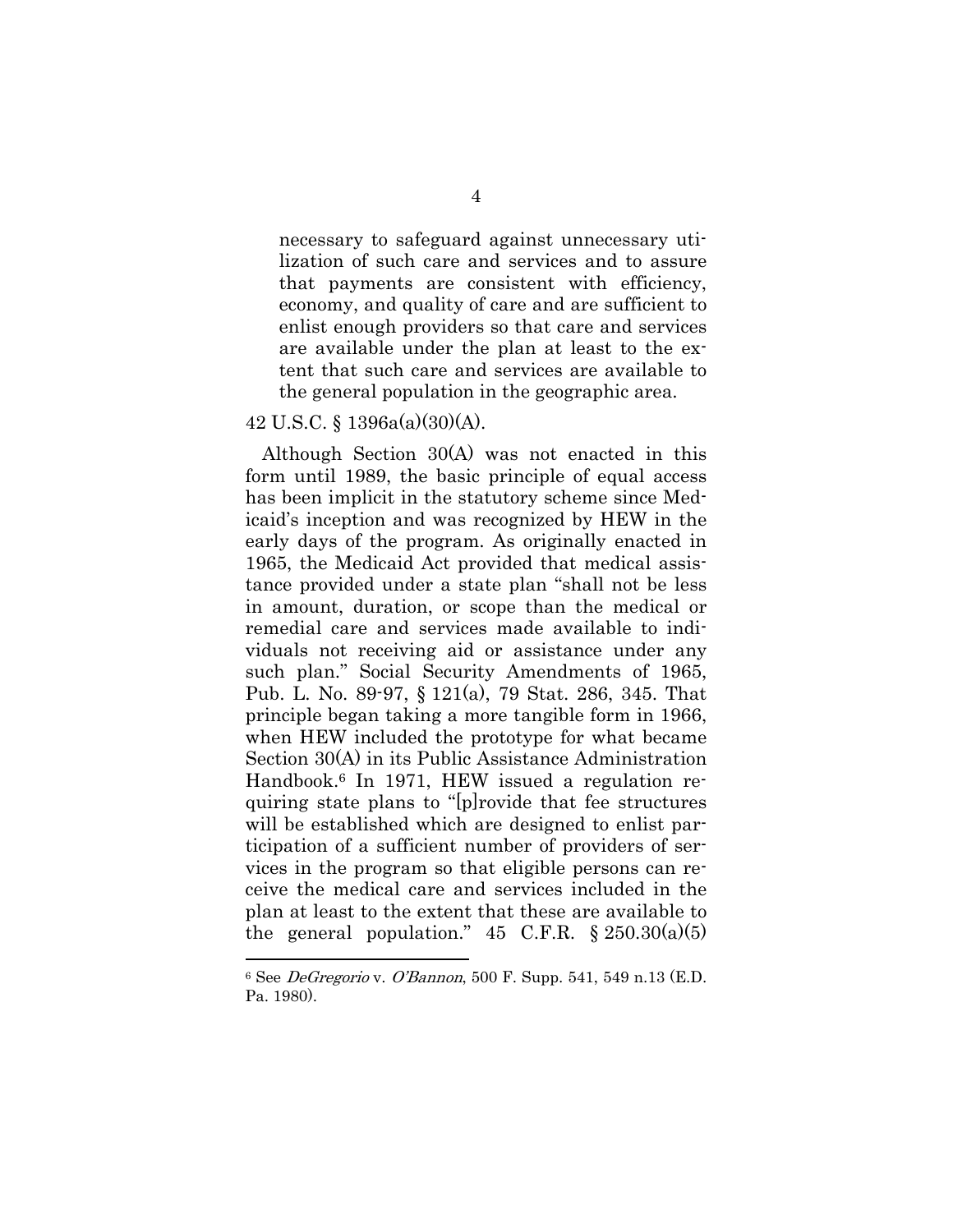(1972). And in 1978, HEW reinforced the equal access regulation by issuing a self-governing rule requiring adequate reimbursement for providers. See 43 Fed. Reg. 45,176, 45,258 (Sept. 29, 1978).7

Congress ultimately codified the equal access provision in 1989. Omnibus Budget Reconciliation Act of 1989, Pub. L. No. 101-239, § 6402(a), 103 Stat. 2106, 2260. It did so in light of the fear that physicians would not participate as Medicaid providers unless reimbursement rates were at least somewhat on par with the rates charged by non-Medicaid providers in a geographic area. See H.R. Rep. No. 101-247, 101st Cong., 1st Sess. 390 (1989).8 Though the wording of the provision differed slightly from its regulatory predecessors, the promise remained the same: Medicaid beneficiaries would have a statutory right to the same type of care and quality enjoyed by the general population—a right that would be vindicated by requiring adequate reimbursement levels for providers.

#### SUMMARY OF ARGUMENT

Since the early days of the Medicaid program, federal courts have recognized that providers may sue to ensure that state Medicaid plans conform to the requirements of federal law. Congress intended for such enforcement, and HHS has understood—and come to rely upon—its existence.

In Wilder v. Virginia Hospital Ass'n, 496 U.S. 498 (1990), the Court relied on this past practice and understanding in holding that a former provision of the

<sup>7</sup> This rule is still in force. See 42 C.F.R. § 447.204.

<sup>8</sup> See also Abigail R. Moncrieff, Comment, Payments to Medicaid Doctors: Interpreting the "Equal Access" Provision, 73 U. Chi. L. Rev. 673, 686 (2006).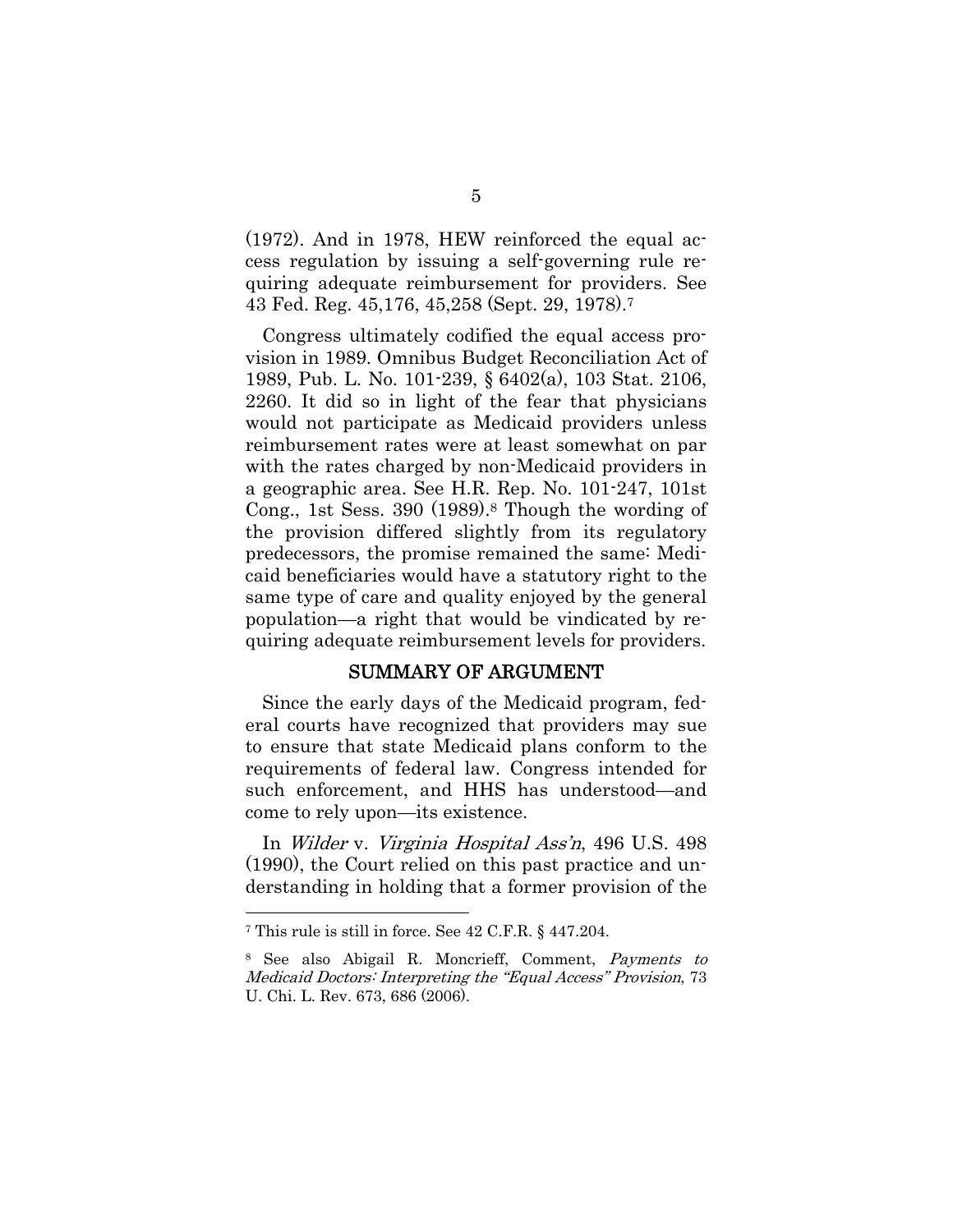Medicaid Act similar in structure to Section 30(A) could be enforced under 42 U.S.C. § 1983. Although the issue here is whether a nonstatutory right of action under the Supremacy Cause should be recognized to enforce Section 30(A) (as opposed to a § 1983 action), the reasoning of Wilder is still instructive. Applying Wilder's reasoning to the equal access provision reveals Section 30(A) imposes a mandate on states that, if violated in a manner that causes injury to providers and beneficiaries, can be enforced through the Supremacy Clause.

Not only has HHS historically understood and accepted that the Medicaid Act is privately enforceable, it has come to rely on that fact. Every aspect of the Department's administration of the Medicaid program—from its regulations to its annual budget—is premised on the understanding that private parties will shoulder much of the enforcement burden. CMS lacks the logistical and financial resources necessary to be the exclusive enforcer of the equal access mandate, and it is highly unlikely to receive the necessary resources in the future. Moreover, exclusive enforcement conflicts with the agency's regulatory priorities. Given that the Department's focus has always been to promote cost-savings and efficiency, charging HHS with the sole responsibility of ensuring the quality of care and availability of access factors that increase the program's costs—makes little sense as a matter of practice or policy.

The Government also suggests Section 30(A) cannot be judicially administered because its standards are too vague and ambiguous. That argument is belied by the body of Section 30(A) caselaw. Judges have competently interpreted the provision for decades and will continue to do so, particularly if a state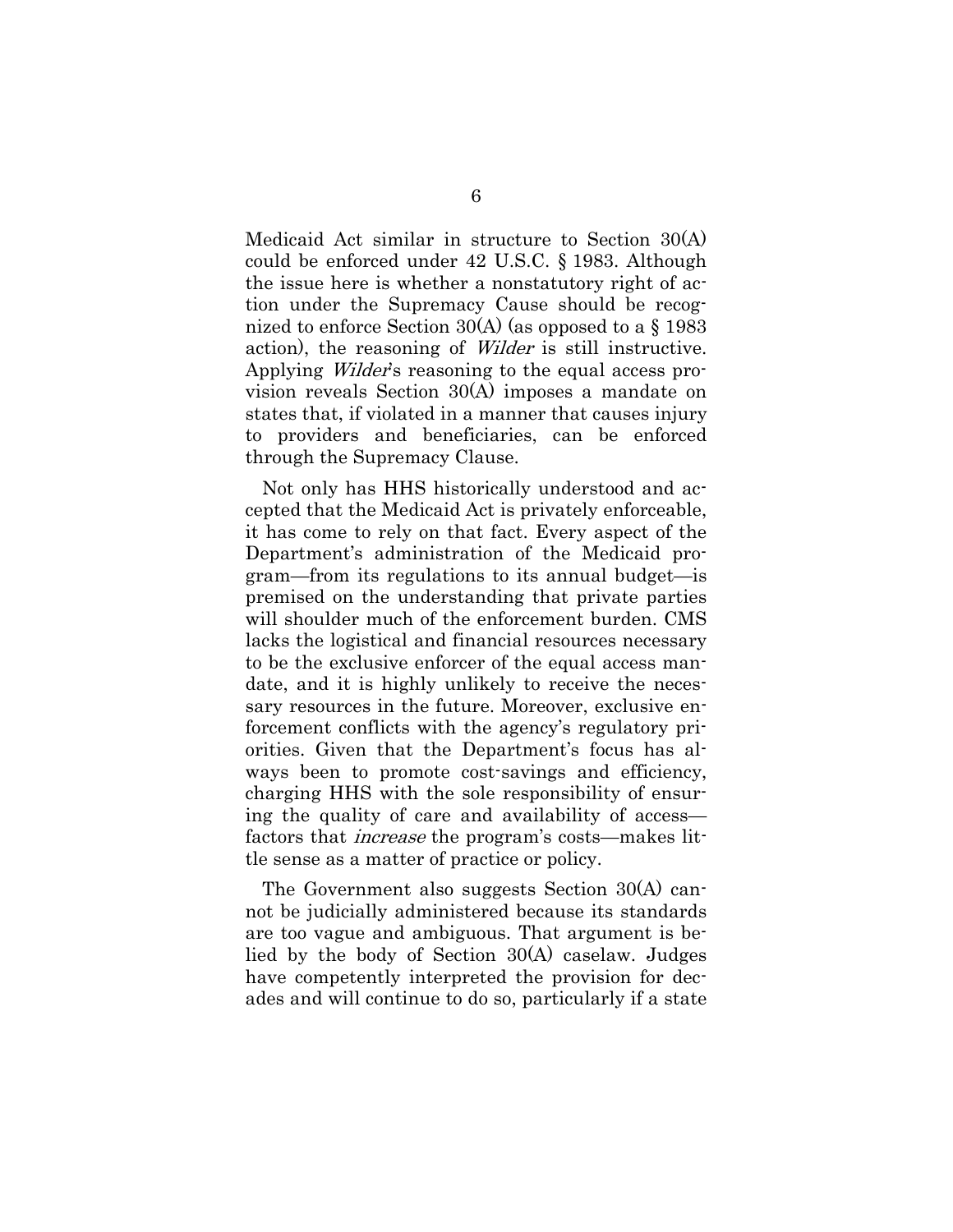challenges the Secretary's decision to reject a plan for violating Section 30(A)—the very approach the Government argues for in lieu of private enforcement. Nor does private enforcement endanger HHS's expert role in administering Medicaid; should a court's interpretation of an ambiguous term in Section 30(A) conflict with the agency's, HHS will always prevail.

Finally, there is little merit to the Government's suggestion that the Medicaid Act's status as a Spending Clause statute militates against provider enforcement. Although Spending Clause laws are somewhat analogous to contracts, that does not mean only contractual principles are to be applied in interpreting such laws. And even under traditional principles of contract law, beneficiaries and providers can hardly be called "incidental" beneficiaries of the Medicaid Act.

#### ARGUMENT

## I. Congressional Intent, This Court's Caselaw, and Historical Practice Support the Conclusion That Section 30(A) Is Privately Enforceable

The Government argues that this Court has never squarely decided if a nonstatutory cause of action for equitable relief based on preemption should be available, yet acknowledges that the Court has entertained such claims in a variety of contexts. Gov't Br. 15–21. It then proceeds on the assumption that "a nonstatutory cause of action is properly available to vindicate the supremacy of federal law in certain . . . circumstances." Id. at 21. The Government therefore implicitly concedes that there are cases in which private parties may seek equitable relief on preemption grounds despite the absence of a specific statutory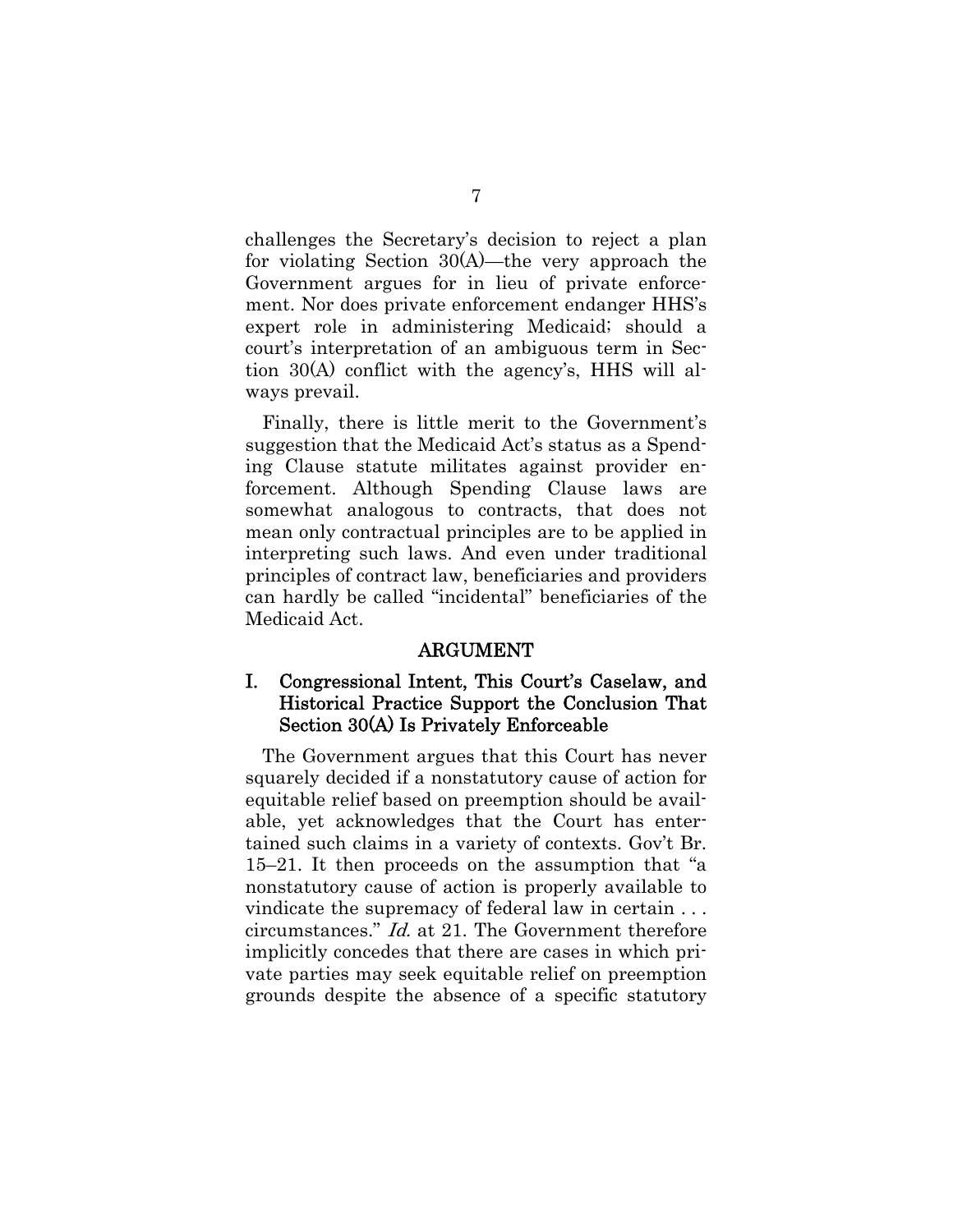cause of action (such as enforcement under 42 U.S.C. § 1983). It simply contends there is no cognizable private right of action to enforce Section 30(A).

Amici agree that a nonstatutory equitable cause of action to enforce the primacy of federal law whether "rooted in general equitable jurisprudence, . . . the Supremacy Clause, or otherwise"—should be available in some circumstances.9 Gov't Br. 21. Private enforcement of key provisions of the Medicaid Act is—and has long been understood to be—one of those circumstances.

Indeed, there is a long history of providers suing in federal court to ensure that state plans conform to the Medicaid Act's requirements. This Court recognized that history in *Wilder v. Virginia Hospital* Ass'n, 496 U.S. 498 (1990), holding that "it is clear . . . Congress intended that health care providers be able to sue in federal court for injunctive relief" to enforce provisions of the Medicaid Act that affect provider reimbursement. Id. at 516. As the Court observed, citing numerous examples, provider suits were legion in the 1970s. *Id.* at 516 & n.14.

The provider actions cited in *Wilder* were brought prior to Maine v. Thiboutot, 448 U.S. 1 (1980), which held that § 1983 could be used to remedy violations of federal statutory rights (as well as constitutional rights). See id. at 5–6. As a result, these early provider suits were not brought under § 1983, but relied

<sup>&</sup>lt;sup>9</sup> Amici agree that the Medicaid Act does not provide an express cause of action nor one that can be implied in accordance with Cort v. Ash,  $422$  U.S. 66 (1975). As discussed below, however, the Act confers clearly discernible rights that may be vindicated through various causes of action, such as § 1983, the Supremacy Clause, or other nonstatutory equitable vehicles.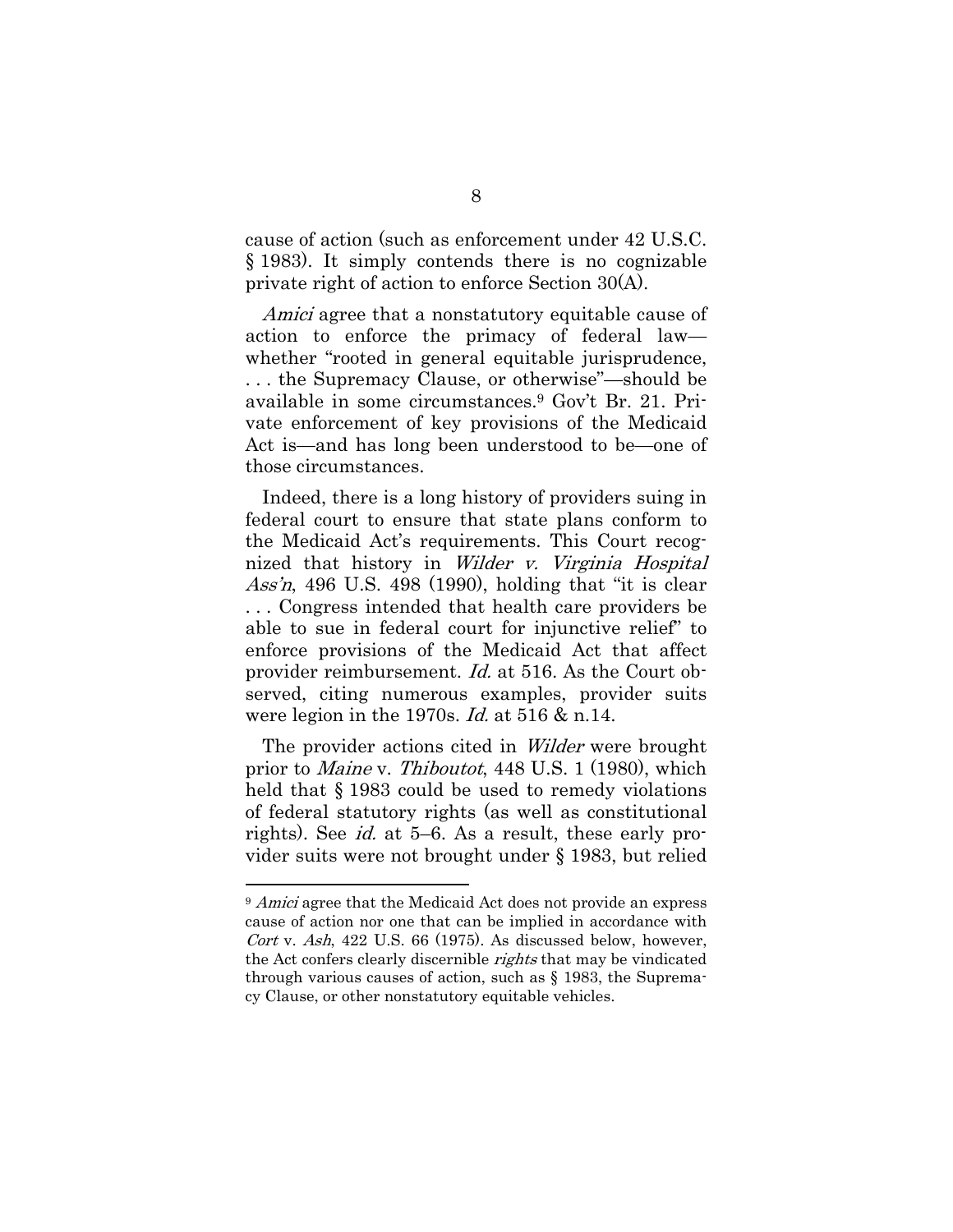on a variety of other theories. See St. Mary's Hosp. of E. St. Louis, Inc. v. Ogilvie, 496 F.2d 1324, 1325 (7th Cir. 1974) (noting the suit was filed "under Title XIX of the Social Security Act"); Catholic Med. Ctr. of Brooklyn & Queens, Inc. v. Rockefeller, 430 F.2d 1297, 1298 (2d Cir. 1970) (assuming, without deciding, that the Supremacy Clause is the proper vehicle for a provider challenge).

The legislative history of various amendments to the Medicaid Act over the years shows that Congress understood and expected that providers would be able to compel state compliance by enforcing federal law. One example comes from the history of a 1975 statute abrogating Eleventh Amendment immunity for states implementing Medicaid. See H.R. Rep. No. 94-1122, 94th Cong., 2d Sess. 3 (1976). Prior to the abrogation provision's enactment, states would unilaterally delay payments to providers and freeze rates without HEW approval. *Id.* at 4. HEW was slow to react. *Ibid.* Congress recognized that, in these circumstances, "providers could sue the State to enjoin action" but had no recourse for obtaining retrospective damages. *Ibid.* It therefore passed a provision "requiring States to consent to be sued in the Federal courts on issues relating to the payment of reasonable cost." *Ibid.* These money-damages suits, however, became cumbersome and hindered the efficiency of state programs. Ibid. So Congress repealed the abrogation in 1976, disallowing further claims for monetary relief. But it deliberately kept intact provider suits for injunctive relief. Id. at 7 (statement of Marjorie Lynch, Undersecretary of HEW) ("[P]roviders can continue, of course, to institute suit for injunctive relief in State or Federal courts, as necessary.").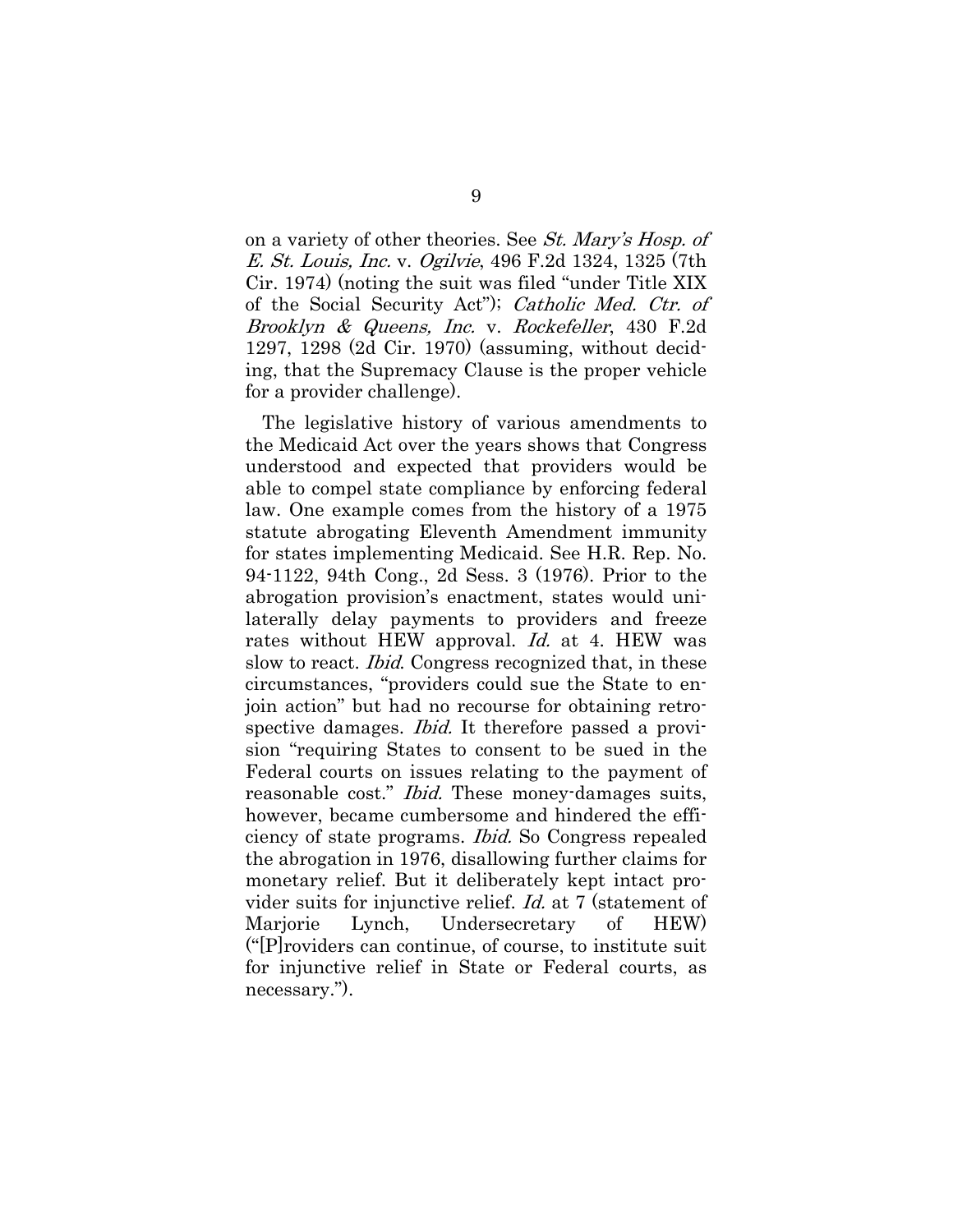Four years after the abrogation provision's repeal, Congress enacted the Boren Amendment, which required state plans to provide for rates that the states found to be "reasonable and adequate to meet the costs which must be incurred by efficiently and economically operated facilities." Wilder, 496 U.S. at 501–502 (citation and internal quotation marks omitted). In doing so, Congress expressed its intent for judicial review to continue to serve as a backstop for Medicaid enforcement, despite the Secretary's own authority. See H.R. Rep. No. 97-158, 97th Cong., 1st Sess. 301 (1981) ("Of course, in instances where the States or the Secretary fail to observe these statutory requirements, the courts would be expected to take appropriate remedial action.").10 Congress repealed the Amendment in 1997. But the legislative history of the repeal reflected an understanding that this action would not affect private enforcement of other Medicaid provisions such as Section 30(A). See Welfare and Medicaid Reform: Hearings Before the S. Comm. on Fin., 104th Cong., 2d Sess. 131 (1996) (statement of the Honorable Donna Shalala, Secretary of HHS) (noting the repeal of the Boren Amendment "does not undermine beneficiaries' ability to enforce their Federal guarantee to coverage and benefits").

In 1994, the Court amended the Social Security Act ("SSA")—of which the Medicaid Act is a part—in response to this Court's decision in Suter v. Artist M.,

<sup>&</sup>lt;sup>10</sup> See also Edward Alan Miller, Federal Administrative and Judicial Oversight of Medicaid: Policy Legacies and Tandem Institutions Under the Boren Amendment, 38 Publius 315, 321–326 (2008) (summarizing widespread judicial enforcement of the Boren Amendment).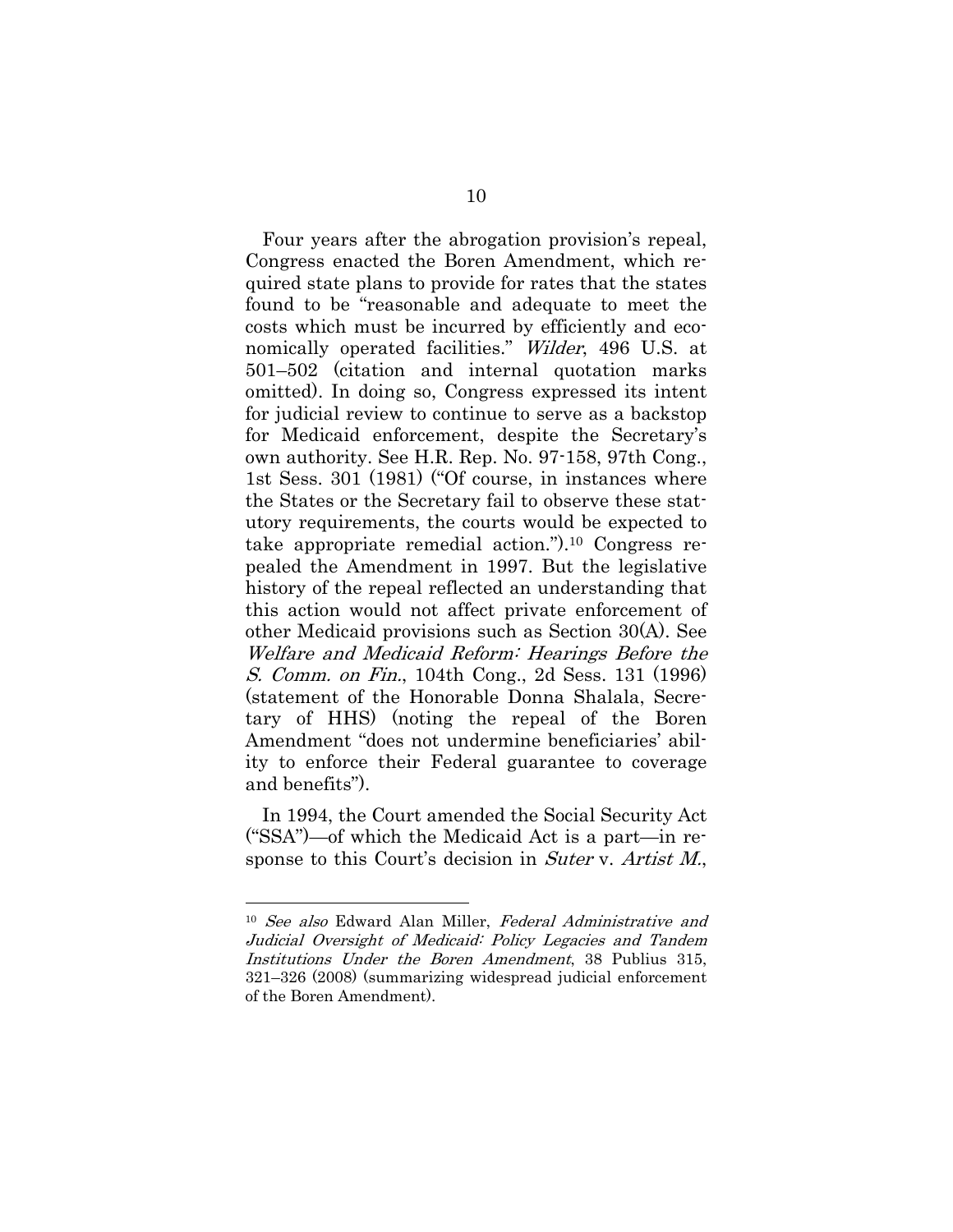503 U.S. 347 (1992). Suter held that the "reasonable efforts" requirement imposed on state adoption plans by the Child Welfare Act of 1980 did not confer rights that could be enforced through § 1983. Id. at 364. Congress responded by enacting 42 U.S.C. § 1320a-2, which provides that, "[i]n an action brought to enforce a provision of the [SSA], such provision is not to be deemed unenforceable because of its inclusion in a section of the Act requiring a State plan or specifying the required contents of a State plan." The statute further specified that it was "not intended to limit or expand the grounds for determining the availability of private actions to enforce State plan requirements other than by overturning any such grounds applied in Suter . . . but not applied in prior Supreme Court decisions respecting such enforceability." *Ibid.* (emphasis added). Contrary to the Government's argument, Gov't Br. 29–30, this language makes clear that Congress did not intend to disturb the status quo, which—as discussed above—unquestionably recognized the availability of private actions to enforce Medicaid provisions.11

Although *Wilder* addressed whether the Boren Amendment was enforceable under § 1983, rather than through a nonstatutory action under the Supremacy Clause, its reasoning is nonetheless instructive in demonstrating why providers are proper parties to bring the instant action. Wilder's reasoning

<sup>11</sup> The only door that § 1320a-2 kept shut was one that the Suter Court had closed: the Child Welfare Act's "reasonable efforts" provision would continue to provide no privately enforceable federal right. 42 U.S.C. § 1320a-2 ("[T]his section is not intended to alter the holding in [Suter] that [the "reasonable" efforts" provision] is not enforceable in a private right of action.").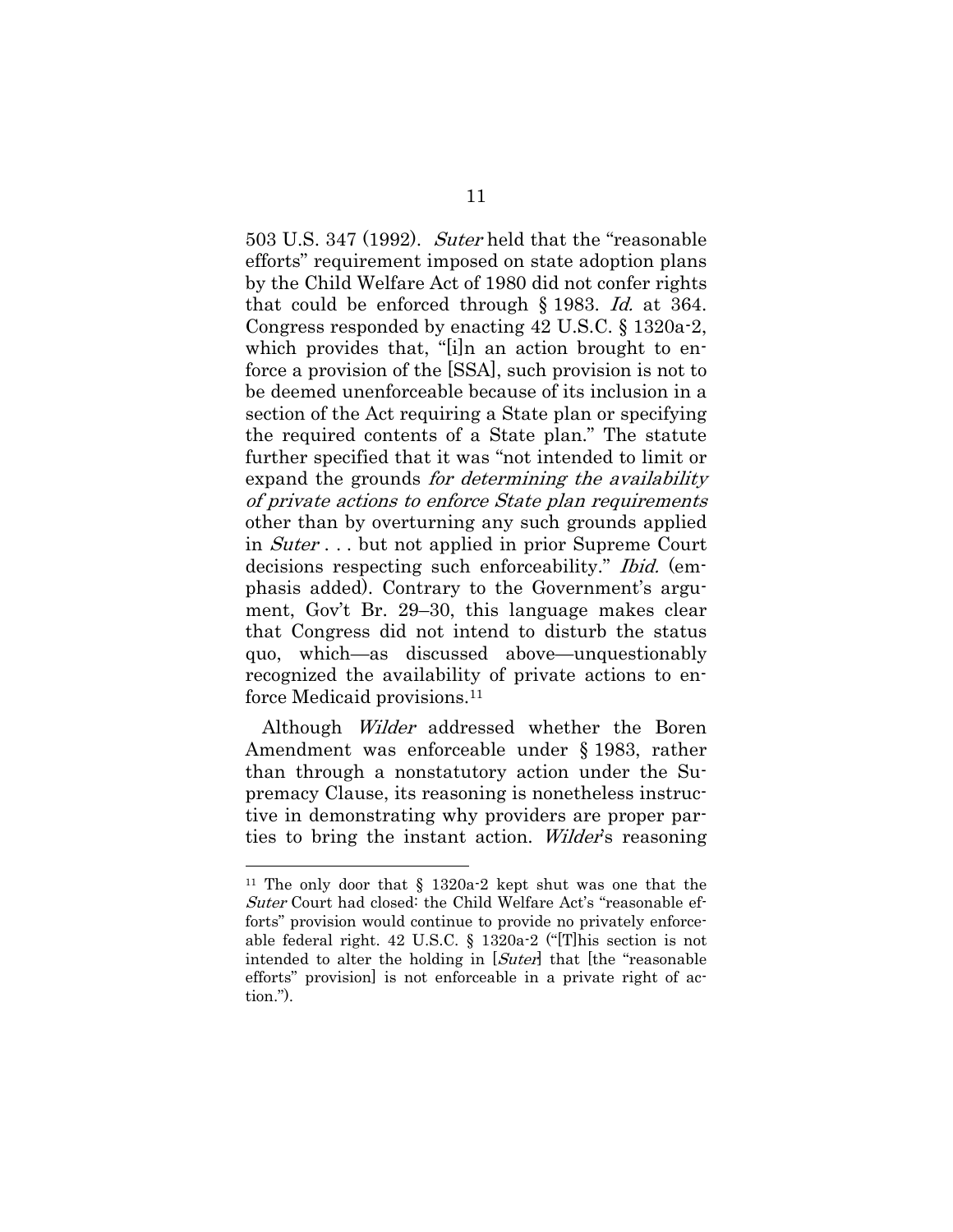also shows that Section 30(A) accords rights for providers to vindicate through the Supremacy Clause. The Boren Amendment was structurally similar to the current Section 30(A) in that it imposed requirements on payment levels to providers. That structure yielded a part procedural, part substantive right: a right to "the adoption of reimbursement rates that are reasonable and adequate to meet the costs of an efficiently and economically operated facility that provides care to Medicaid patients." Wilder, 496 U.S. at 510; see ibid. ("The right is not merely a procedural one that rates be accompanied by findings and assurances (however perfunctory) of reasonableness and adequacy; rather the Act provides a substantive right to reasonable and adequate rates as well."). Like the Boren Amendment, the equal access mandate (1) creates a part procedural, part substantive right—*i.e.*, the right to equal access and the procedures to safeguard that access; (2) gives states a large amount of discretion; (3) has the Secretary play a role in oversight; and (4) contains broad, discrete factors for states, the Secretary, and the judiciary to balance in determining whether a plan provides "equal access."

Because of these structural similarities, myriad courts (including the First, Third, Fifth, and Eighth Circuits) held that Section 30(A) could be enforced under § 1983 in the wake of *Wilder*.<sup>12</sup> Following *Gon*-

<sup>&</sup>lt;sup>12</sup> See, *e.g.*, *Pa. Pharmacists Ass'n* v. *Houstoun*, 283 F.3d 531 (3d Cir. 2002) (en banc) (Alito, J.); Evergreen Presbyterian Ministries, Inc. v. Hood, 235 F.3d 908 (2000), overruled by Equal Access for El Paso, Inc. v. Hawkins, 509 F.3d 697 (5th Cir. 2007); Visiting Nurse Ass'n of N. Shore, Inc. v. Bullen, 93 F.3d 997 (1996), overruled on other grounds by Long Term Care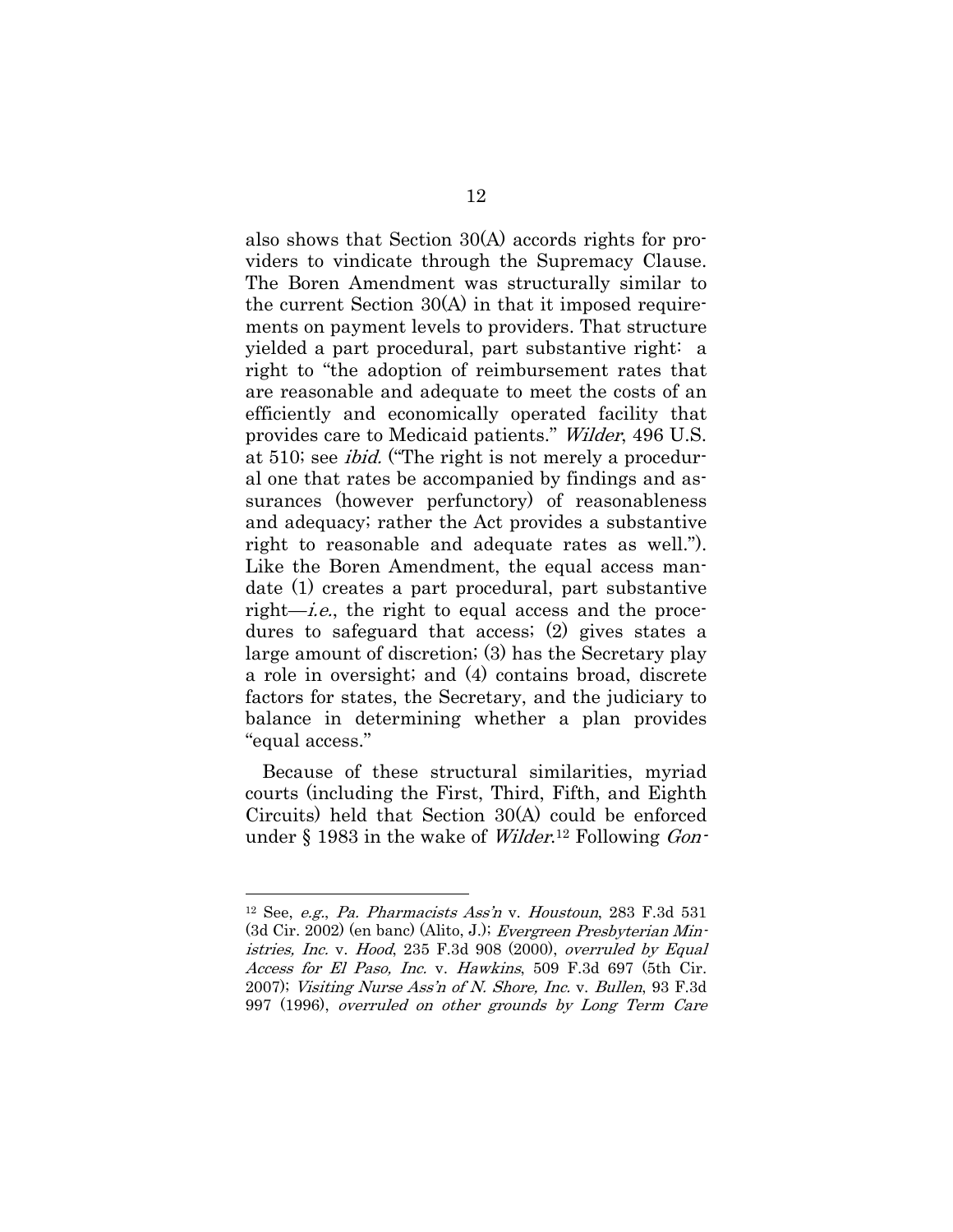zaga University v. Doe, 536 U.S. 273 (2002), courts have divided on whether § 1983 is an appropriate vehicle for enforcement of Section 30(A). The Eighth Circuit has held that § 1983 remains an appropriate vehicle,13 while the First, Fifth, Sixth, and Ninth Circuits have held that § 1983 is not available as an enforcement tool because of Gonzaga.14 But the Ninth Circuit properly held in this case that even if § 1983 is not a proper enforcement vehicle, such a holding does not preclude private enforcement through appropriate nonstatutory causes of action, like those employed in the cases discussed in Wilder. Pet. App. 2–3; see also *Indep. Living Ctr. of S. Cal.* v.

Pharmacy Alliance v. Ferguson, 362 F.3d 50 (1st Cir. 2004); Ark. Med. Soc'y, Inc. v. Reynolds, 6 F.3d 519 (8th Cir. 1993).

l

<sup>13</sup> See Pediatric Specialty Care, Inc. v. Ark. Dep't of Human Servs., 443 F.3d 1005 (8th Cir. 2006), judgment vacated in part on other grounds by Selig v. Pediatric Specialty Care, Inc., 551 U.S. 1142 (2007).

<sup>14</sup> See, *e.g.*, *Mandy R.v. Owens*, 464 F.3d 1139 (10th Cir. 2006); Westside Mothers v. Olszewski, 454 F.3d 532 (6th Cir. 2006); Sanchez v. Johnson, 416 F.3d 1051 (9th Cir. 2005); Long Term Care Pharmacy Alliance v. Ferguson, 362 F.3d 50 (1st Cir. 2004). These courts treated *Wilder* as anomalous, misperceiving the decision as addressing a one-off provision requiring "States to pay an 'objective' monetary entitlement to individual health care providers," Gonzaga Univ. v. Doe, 536 U.S. 273, 280 (2002), a description in considerable tension with Wilder itself. Wilder, 496 U.S. at 510. Cf. *Mandy R.*, 464 F.3d at 1148 (describing Gonzaga's treatment of Wilder as a recharacterization of the right in question). To the circuits finding no right under § 1983, Gonzaga has been viewed as license to disregard past precedent. Long Term Care, 362 F.3d at 59 ("If Gonzaga had existed prior to *Bullen*, the panel could not have come to the same result. Whether *Gonzaga* is a tidal shift or merely a shift in emphasis, we are obligated to respect it, and it controls this case.").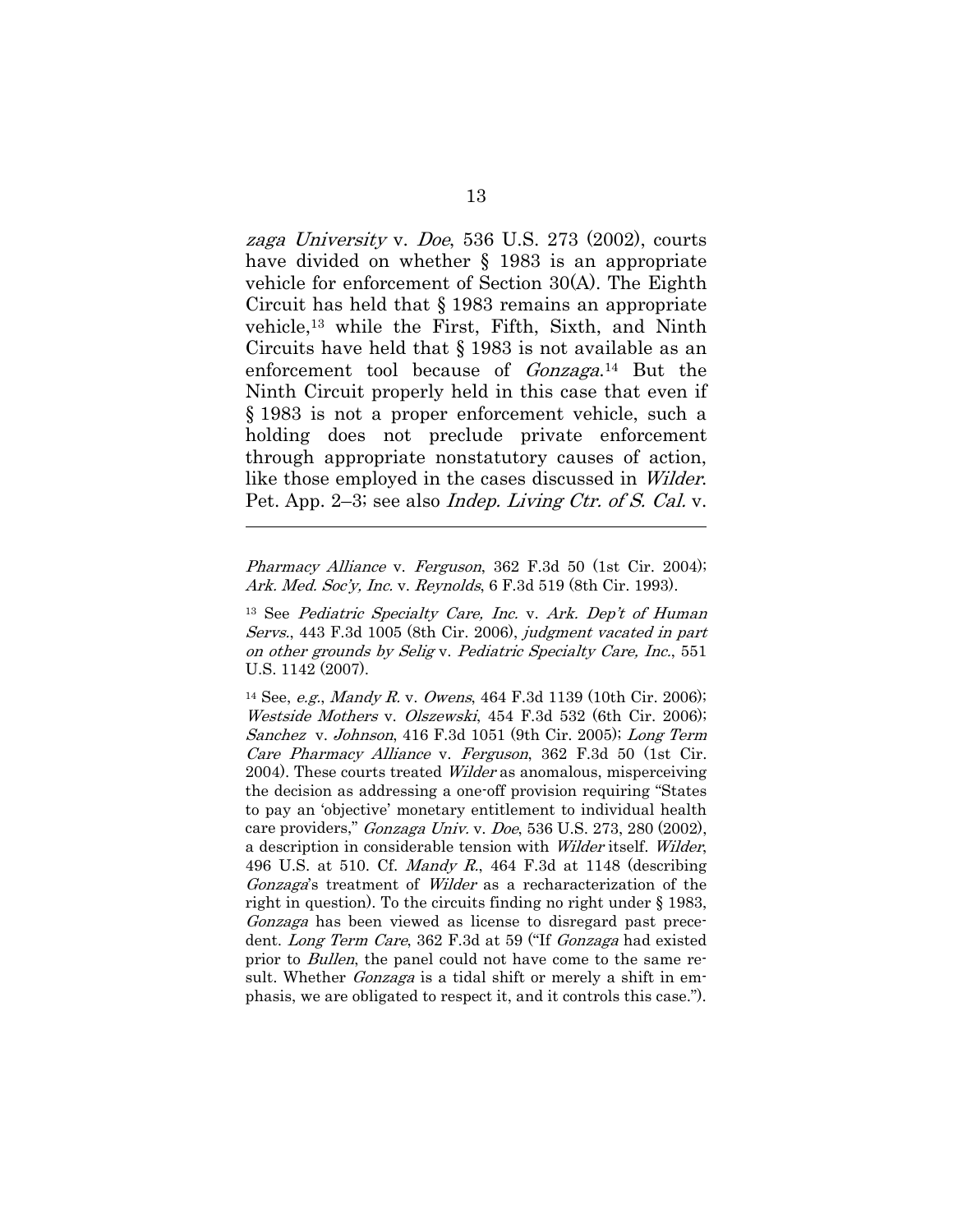Maxwell-Jolly, 572 F.3d 644, 653–654 (9th Cir. 2009) (discussing the continued vitality of Supremacy Clause actions to enforce Section 30(A), even in light of Ninth Circuit caselaw barring enforcement through § 1983), vacated and remanded sub. nom. Douglas v. Indep. Living Ctr. of S. Cal., 132 S. Ct. 1204 (2012). The long history of private enforcement and Congress's repeated indications that it expected such enforcement strongly suggest that, at a minimum, a direct action under the Supremacy Clause should be available to enforce the equal access mandate.

#### II. Because HHS Has Presumed Private Enforcement of the Medicaid Act, the Agency Cannot Realistically Enforce the Act Alone

Unsurprisingly, beneficiaries and providers have consistently relied on the presumption that the equal access provision can be privately enforced. But so too has HHS. Every aspect of the enforcement scheme starting with the regulations the Department promulgates down to the annual budget for Medicaid administration—is shaped around the understanding that private parties will shoulder much of the enforcement burden. Not only is the Government's suggestion that Congress intended Section 30(A) to be exclusively enforced by HHS logistically unfeasible, it is belied by the limited regulatory scheme currently in place.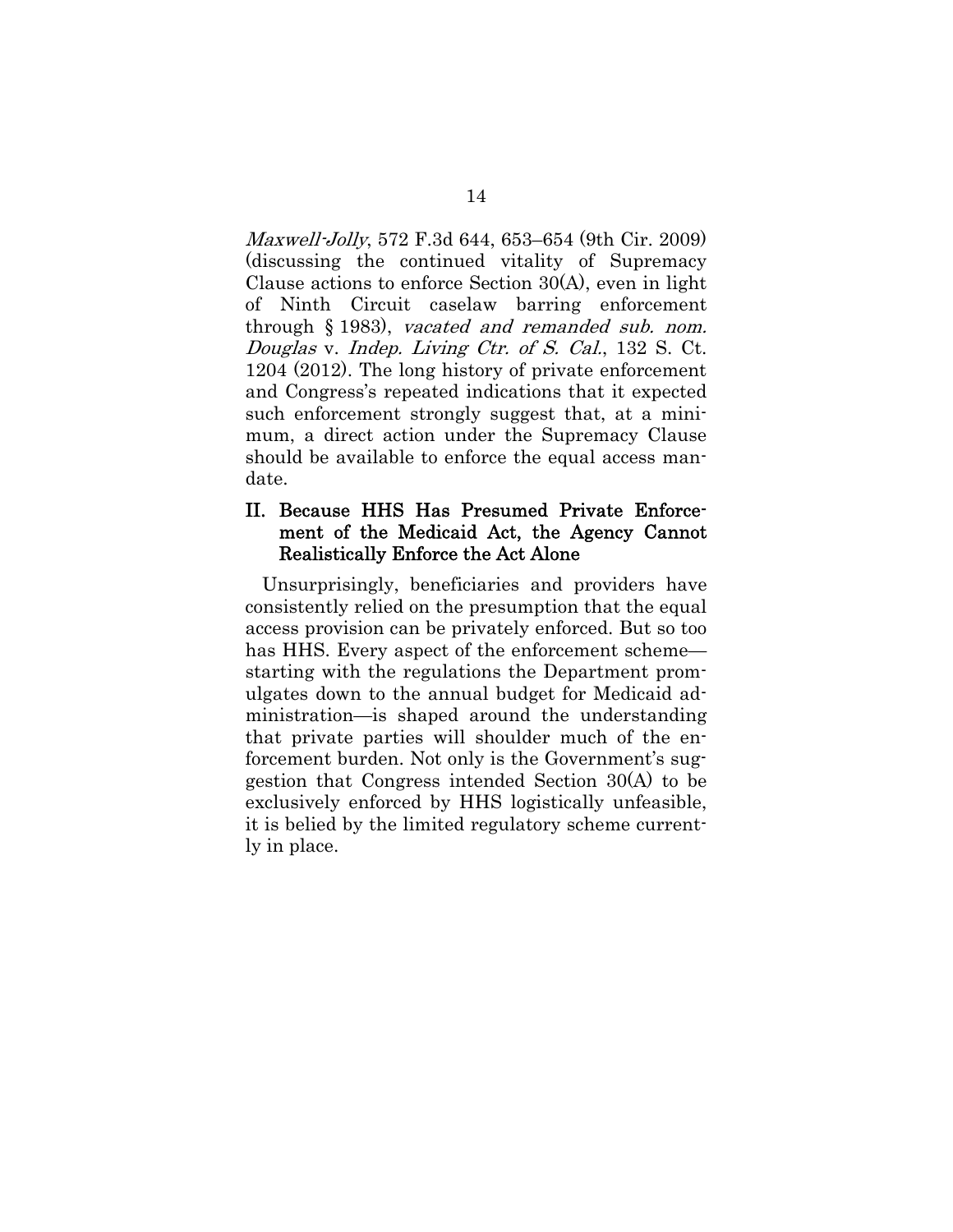## A. HHS's Scant Administrative Resources For Implementing the Medicaid Program Reflect the Department's Understanding That Its Enforcement Role Is Limited

HHS has fewer than 500 employees devoted to administering over \$300 billion in federal funds for 56 state-level Medicaid programs.15 Out of necessity, most of HHS's employees are tasked with bookkeeping and routine management of Medicaid funds at the state level. Few are responsible for the review of state plans and plan amendments for Section 30(A) compliance.

HHS cannot afford to be the exclusive enforcer of the equal access mandate. As of the most recent fiscal year, CMS has \$156 million to administer Medicaid—a \$304-billion program in which 20% of Americans are enrolled. Centers for Medicare & Medicaid Services, Financial Report: Fiscal Year 2014, at 6, 60  $(2014)$  ("*FY 2014 CMS Report*"). In other words, CMS has less than \$2.44 per beneficiary to coordinate with 56 states and territories in implementing and overseeing a complex scheme of benefits. And while the Medicaid program receives hundreds of billions of dollars each year, the vast majority of that money is committed to funding services—i.e., "mandatory" spending that cannot be used for administrative costs, which fall under the category of "discretionary" spending and must therefore be appropriated on an annual basis by Congress.

<sup>15</sup> All 50 states, the District of Columbia, American Samoa, Guam, the Northern Mariana Islands, Puerto Rico, and the U.S. Virgin Islands administer a Medicaid program.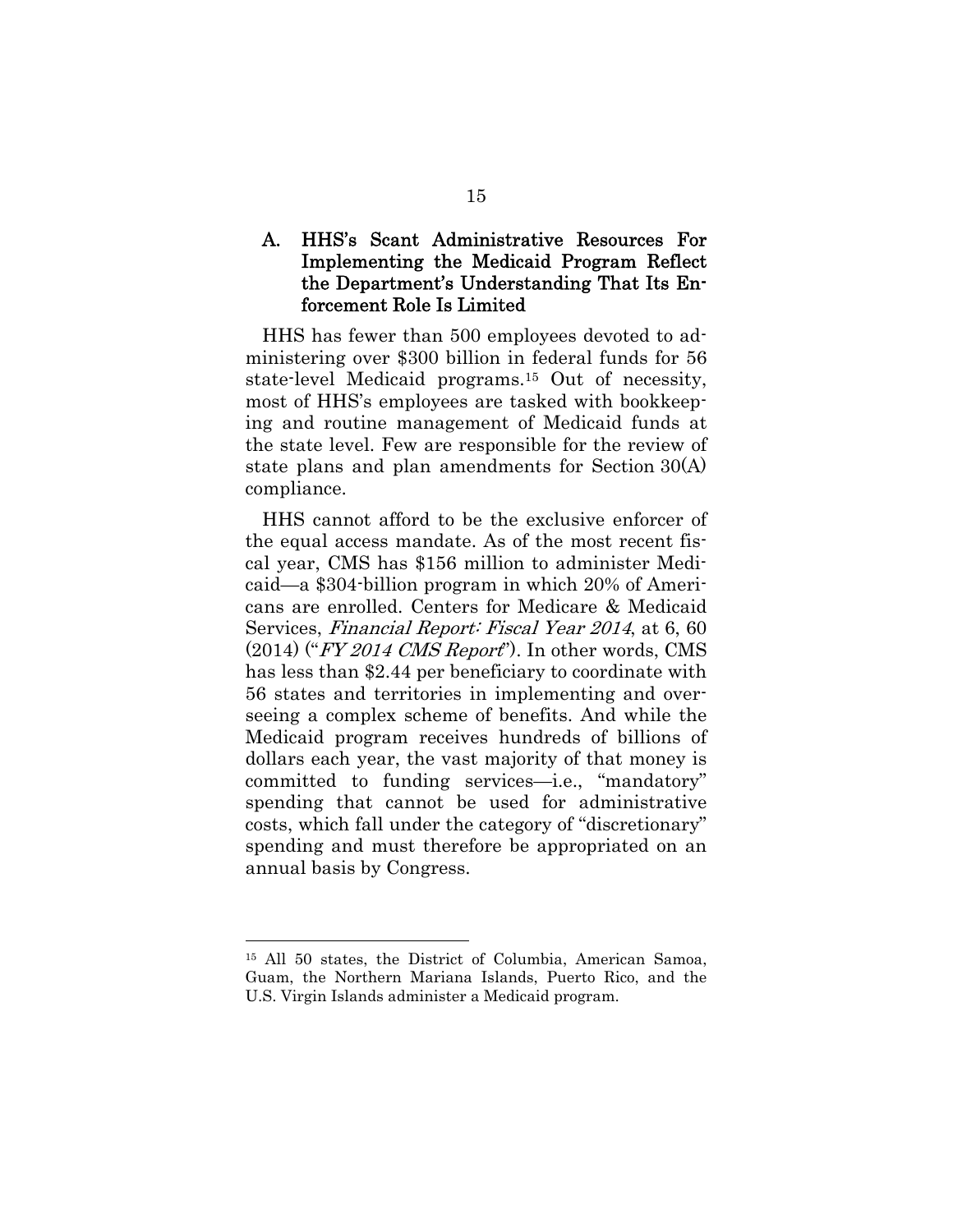But even if HHS sought to increase such appropriations, expanding CMS's administrative budget would be no easy task. CMS must annually compete with nine other agencies—including agencies far more likely to be the subject of congressional munificence such as the Centers for Disease Control, the Food and Drug Administration, and the National Institutes of Health—for a limited pool of discretionary funds.

Moreover, recent events suggest HHS is highly unlikely to increase CMS's administrative budget for more robust enforcement of Section 30(A). Since this Court's decision in *Douglas v. Independent Living* Center, 132 S. Ct. 1204 (2012), 27 states and the District of Columbia have voluntarily expanded their Medicaid programs pursuant to the Affordable Care Act. That expansion, in turn, increased federal Medicaid outlays by \$40 billion. Congressional Budget Office, An Update to the Budget and Economic Outlook: 2014 to 2024, at 10 (Aug. 2014). But despite the sharp spike in costs and total number of covered beneficiaries, CMS's administrative budget went down by \$11 million compared to the previous fiscal year. See FY 2014 CMS Report, supra, at 61 (listing the fiscal year 2013 Medicaid administrative budget as \$167 million).

And even if HHS suddenly shifted gears and directed its sparse resources to ensuring equal access, those resources would yield poor dividends. The Government gives the misleading impression that HHS uses its extensive expertise to carefully comb through the substance of a state's proposed plan or plan amendment to assess the level of access. Gov't Br. 24. The reality is that the review process is "cursory at best . . . limited to whether the 'documenta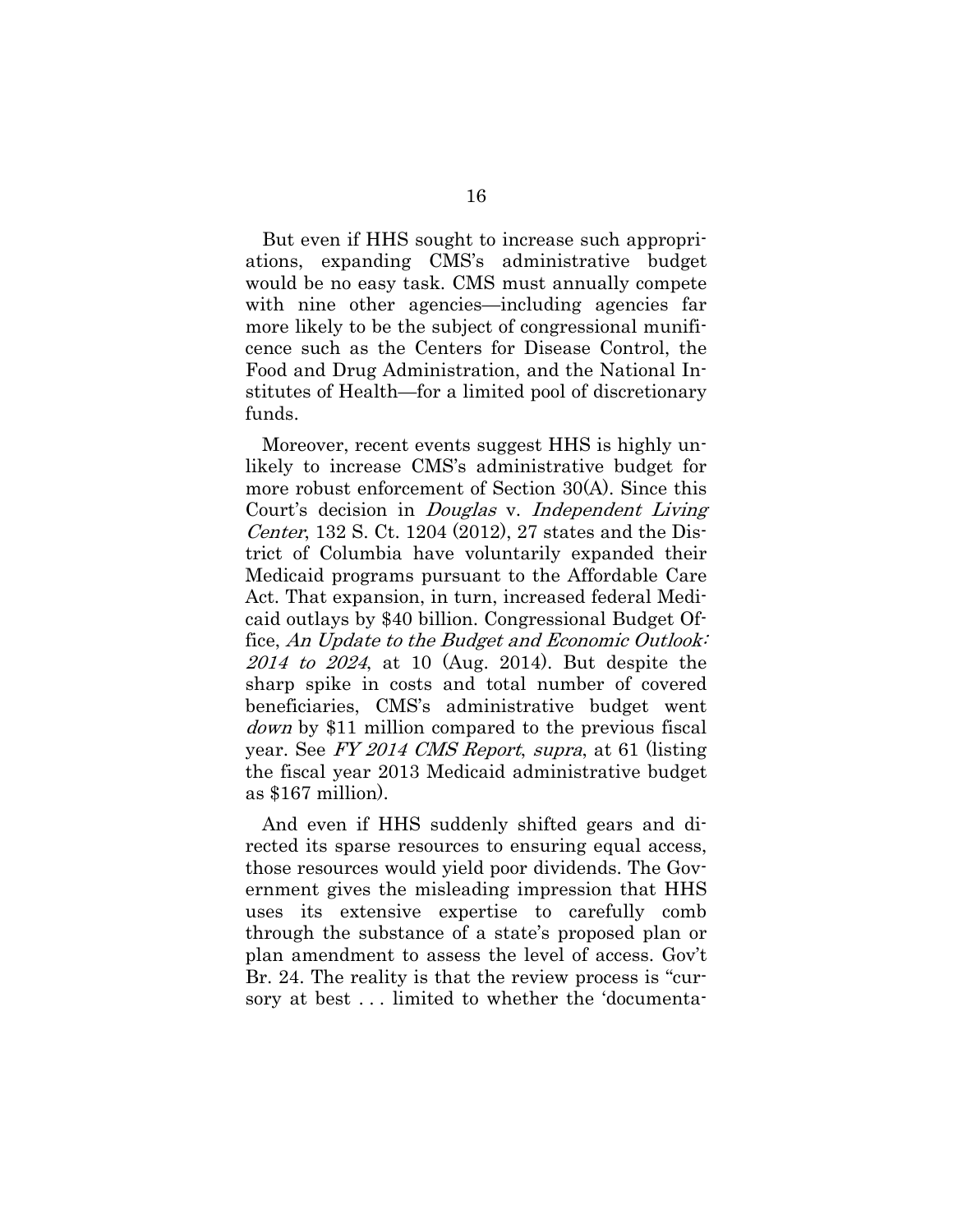tion submitted by the State Medicaid Agency complies with procedural requirements," Amisub (PSL), Inc. v. Colo. Dep't of Soc. Servs., 879 F.2d 789, 794 (10th Cir. 1989), partly owing to the fact that the Department has limited resources.

Manpower aside, HHS's enforcement mechanisms are either ineffective or rarely used. The plan approval process, for instance, is of questionable value in the rate reduction context. Though states are not to implement rate reductions before CMS has an opportunity to formally accept or reject a plan amendment, some do so anyway because the cuts do not require additional federal funds. See, e.g., Cmty. Pharmacies of Ind., Inc. v. Ind. Family & Soc. Servs. Admin., 816 F. Supp. 2d 570, 577 (S.D. Ind. 2011) (rejecting providers' suggestion that Indiana needed to wait for plan approval before implementing a rate reduction).16 In any event, HHS is generally reluctant to pursue a compliance action while a state's plan amendment is pending approval. Instead, it attempts to preserve the status quo by deferring any payments required under the amendment until the approval process is complete. Id. at 578.

There is good cause for this reluctance. The "stick" of withholding funds that accompanies a compliance action ultimately does not punish the state, but the very people the Medicaid Act is meant to benefit. See

<sup>&</sup>lt;sup>16</sup> See Julia Bienstock, Note, *Administrative Oversight of State* Medicaid Payment Policies: Giving Teeth to the Equal Access Provision, 39 Fordham Urb. L.J. 805, 831 (2012) (concluding that the plan approval process is not an "effective tool[] for ensuring state compliance with the equal access provision . . . because states do not require additional federal matching dollars when they decrease rates").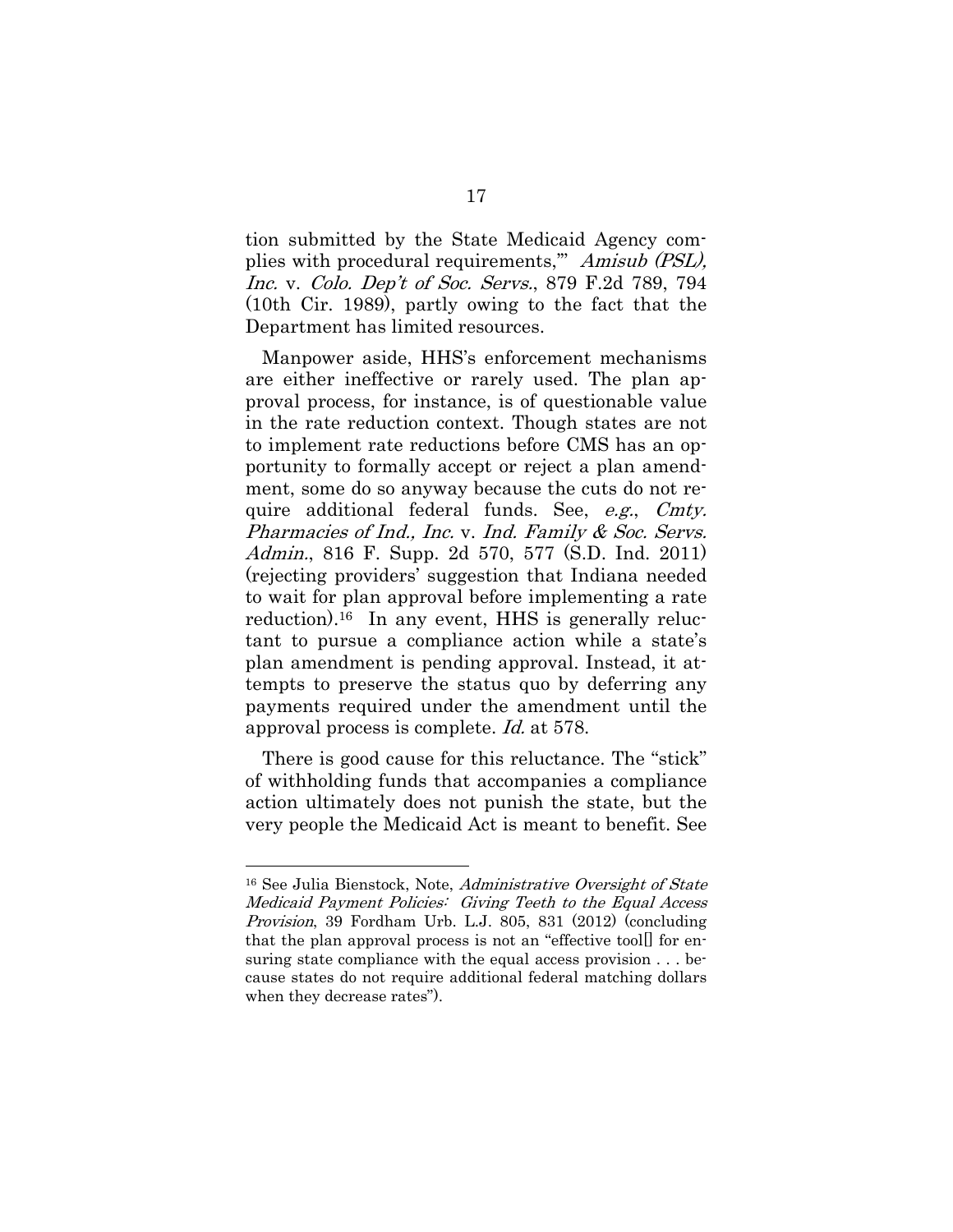Pennhurst State Sch. & Hosp. v. Halderman, 451 U.S. 1, 52 (1981) (White, J., dissenting) (explaining a reluctance to declare that an agency's ability to withhold funds necessarily forecloses a private right of action, as "a funds cutoff is a drastic remedy with injurious consequences to the supposed beneficiaries of the Act").17 And once a compliance action is initiated, the Secretary has no choice but to withhold. See 42 U.S.C. § 1396c ("[T]he Secretary shall notify such State agency that further payments will not be made to the State ...." (emphasis added)). Therefore, a compliance action is an effective enforcement mechanism only in theory. In practice, a state's noncompliance creates a damned-if-you-do, damned-ifyou-don't scenario where the withholding of state funds will lead to depriving the poor of essential medical assistance.18 As this Court explained in National Federation of Independent Business v. Sebelius, 132 S. Ct. 2566 (2012), the Secretary's ability to

<sup>&</sup>lt;sup>17</sup> See Brian J. Dunne, Comment, *Enforcement of the Medicaid* Act Under 42 USC § 1983 after Gonzaga University v. Doe: The "Dispassionate Lens" Examined, 74 U. Chi. L. Rev. 991, 994– 995 (2007) (explaining the "general reluctance by federal agencies to police states by withholding program funding" as applied to CMS and Medicaid). Cf. Arthur C. Logan Mem'l Hosp. v. Toia, 441 F. Supp. 26, 27 (S.D.N.Y. 1977) ("The Secretary can withhold payment or he can negotiate with a State. He cannot compel compliance.").

<sup>&</sup>lt;sup>18</sup> See Br. of the United States as *Amicus Curiae* at 13 n.11, Exeter Mem'l Hosp. Ass'n v. Belshe, 943 F. Supp. 1239 (E.D. Cal. 1996) (No. 96-693) ("A compliance action, which results in the withholding of [federal funds], has a potentially detrimental effect on Medicaid recipients and providers. If HCFA were to withhold [funds] pursuant to a compliance action, recipients may well be deprived of medical assistance because the State may no longer be able to provide certain services.").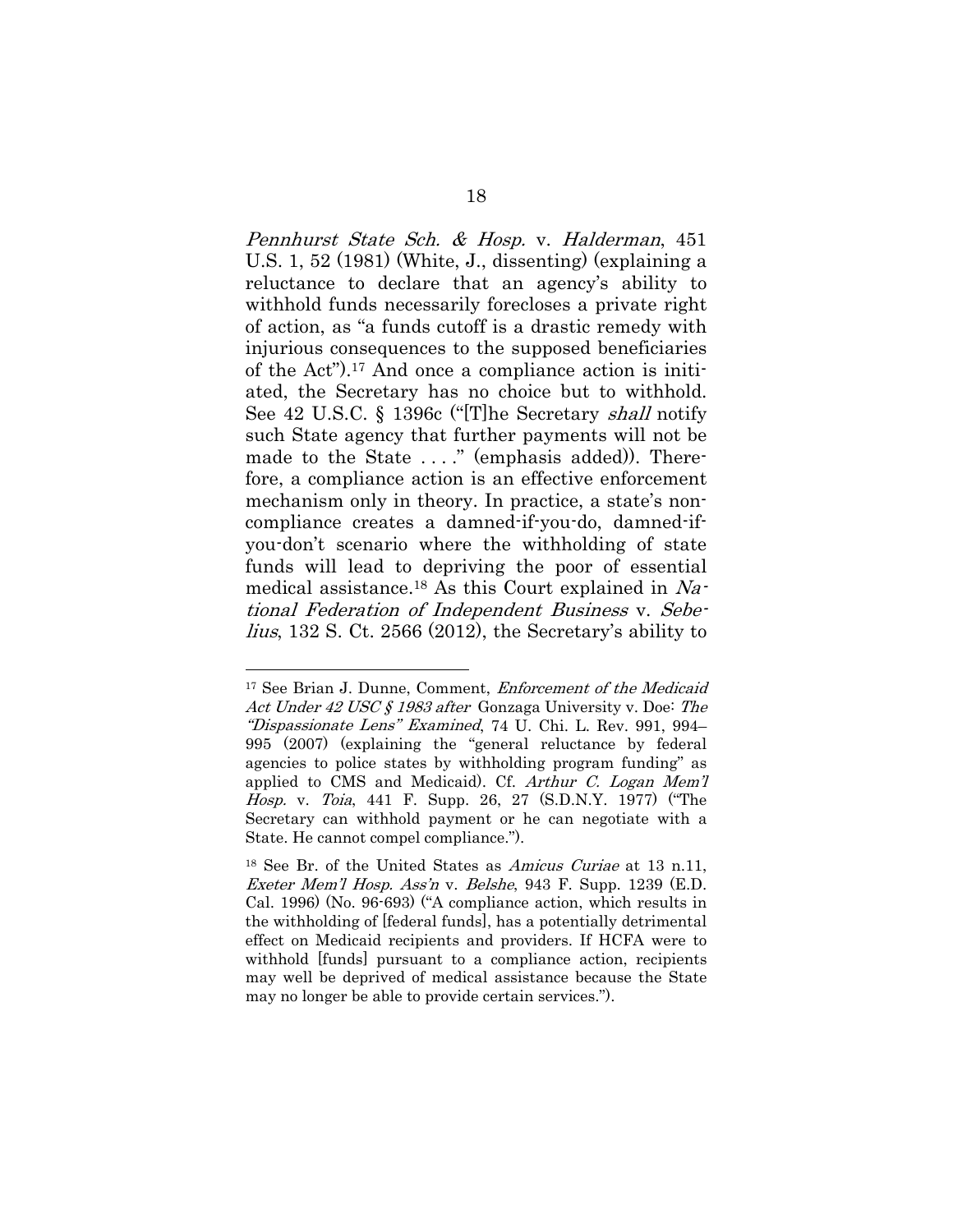withhold all of a state's Medicaid funding is akin to a "gun to the head," in light of its essential role in the "intricate statutory and administrative regimes [developed by the states] over the course of many decades to implement their objectives under existing Medicaid." *Id.* at 2604.

## B. HHS's Priorities Conflict With the Government's Position That the Department Should Be Solely Responsible for Enforcing the Entire Equal Access Mandate

HHS has historically viewed only one half of the equal access mandate as within its charge: the promotion of "economy" and "efficiency." The Department carries out these twin belt-tightening objectives by enforcing regulations such as the upper payment limit, "a Medicaid payment ceiling based on expenses that would be allowed under Medicare payment rules." Minnesota v. CMS, 495 F.3d 991, 994 (8th Cir. 2007); see also Alaska Dep't of Health & Soc. Servs. v. CMS, 424 F.3d 931, 935 (9th Cir. 2005) (explaining that "[Section] 30(A) has been the principal statutory authority for a series of upper payment limit [] regulations that cap state reimbursement rates to promote economy and efficiency" (citation and internal quotation marks omitted)). What follows is a plan approval process where "CMS often withholds approval of [state plan amendments] that seek to increase reimbursement rates in violation of Section 30(A) and the [upper payment limit],"19 but

<sup>19</sup> Bienstock, supra note 16, at 832.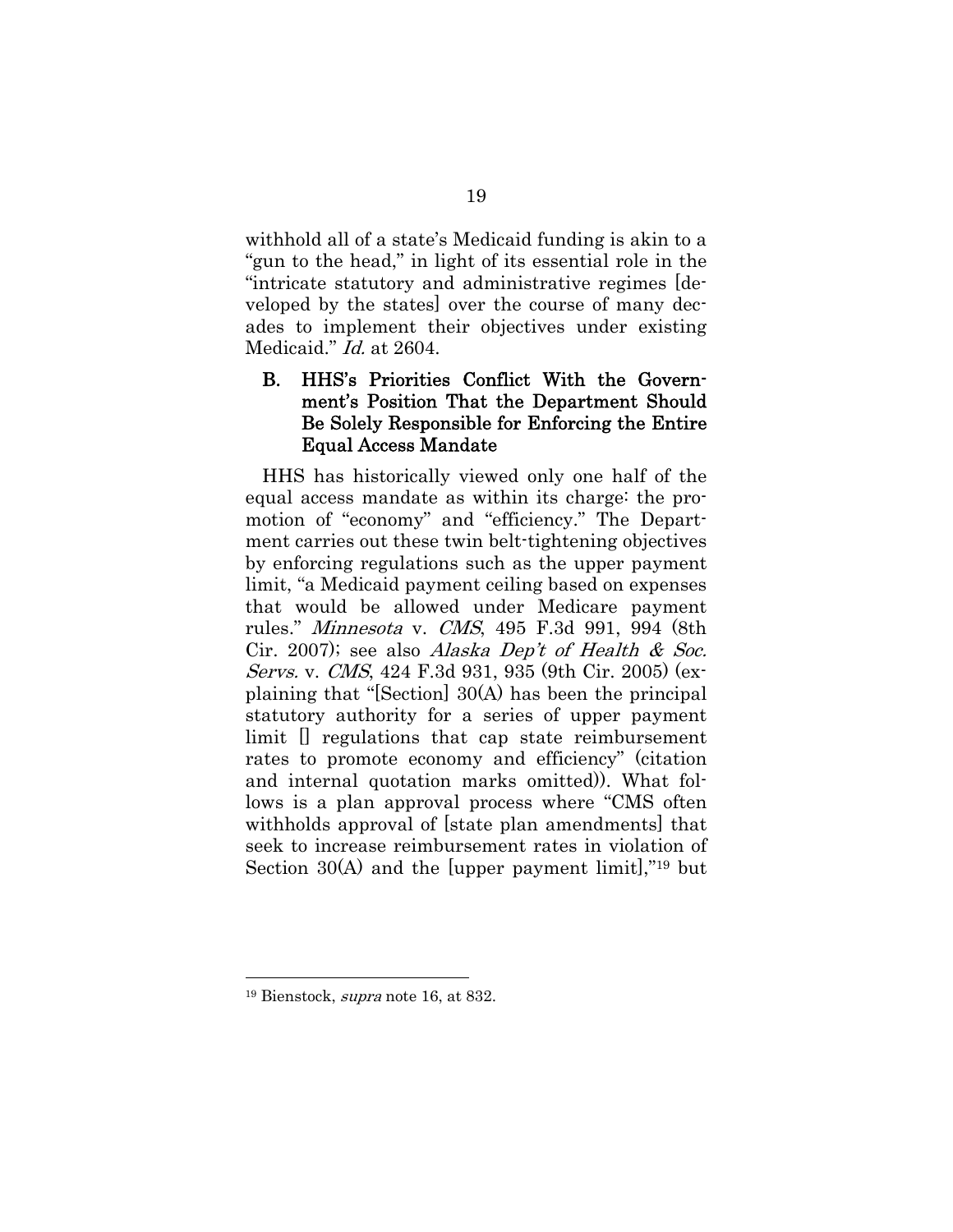does nothing to block state efforts to reduce reimbursement rates.20

In the rare instance where HHS does intervene in a state's attempt to lower reimbursement rates, the Department's process of addressing its concerns is an informal one.21 Indeed, a proposed rule interpreting Section 30(A) shows HHS not only tolerates state cost-cutting efforts, but encourages them to the point where the Department will not stand in the way of the states. Methods for Assuring Access to Covered Medicaid Services, 76 Fed. Reg. 26,342, 26,343 (May 6, 2011) ("Achieving best value has been a key strategy for some States that have attempted to reduce costs in the Medicaid program. . . . We do not intend to impair States' ability to pursue that goal."). The rule also illustrates HHS's lack of interest in the equal access mandate's other requirements—namely, "quality of care" and sufficiency of access. Though the rule provides a framework for evaluating these criteria, that framework gives states considerable leeway and is part of a state's *self-conducted* access review. *Id.* at 26,345.<sup>22</sup>

<sup>20</sup> Nicole Huberfeld, Bizarre Love Triangle: The Spending Clause, Section 1983, and Medicaid Entitlements, 42 U.C. Davis L. Rev. 413, 462 (2008).

 $21$  Br. of the Sec'y of Health & Human Servs. as Amicus Curiae at 12, Clark v. Kizer, 758 F. Supp. 572 (E.D. Cal. 1990) (No. 87- 1700) ("HHS regional officials have sought to monitor and promote access through informal processes, principally by raising the issue of the adequacy of rates in meetings and correspondence with state authorities.").

<sup>22</sup> See also Brietta R. Clark, Medicaid Access, Rate Setting and Payment Suits: How the Obama Administration is Undermining Its Own Health Reform Goals, 55 How. L.J. 771, 837–838 (2012) (explaining that "the most impactful decisions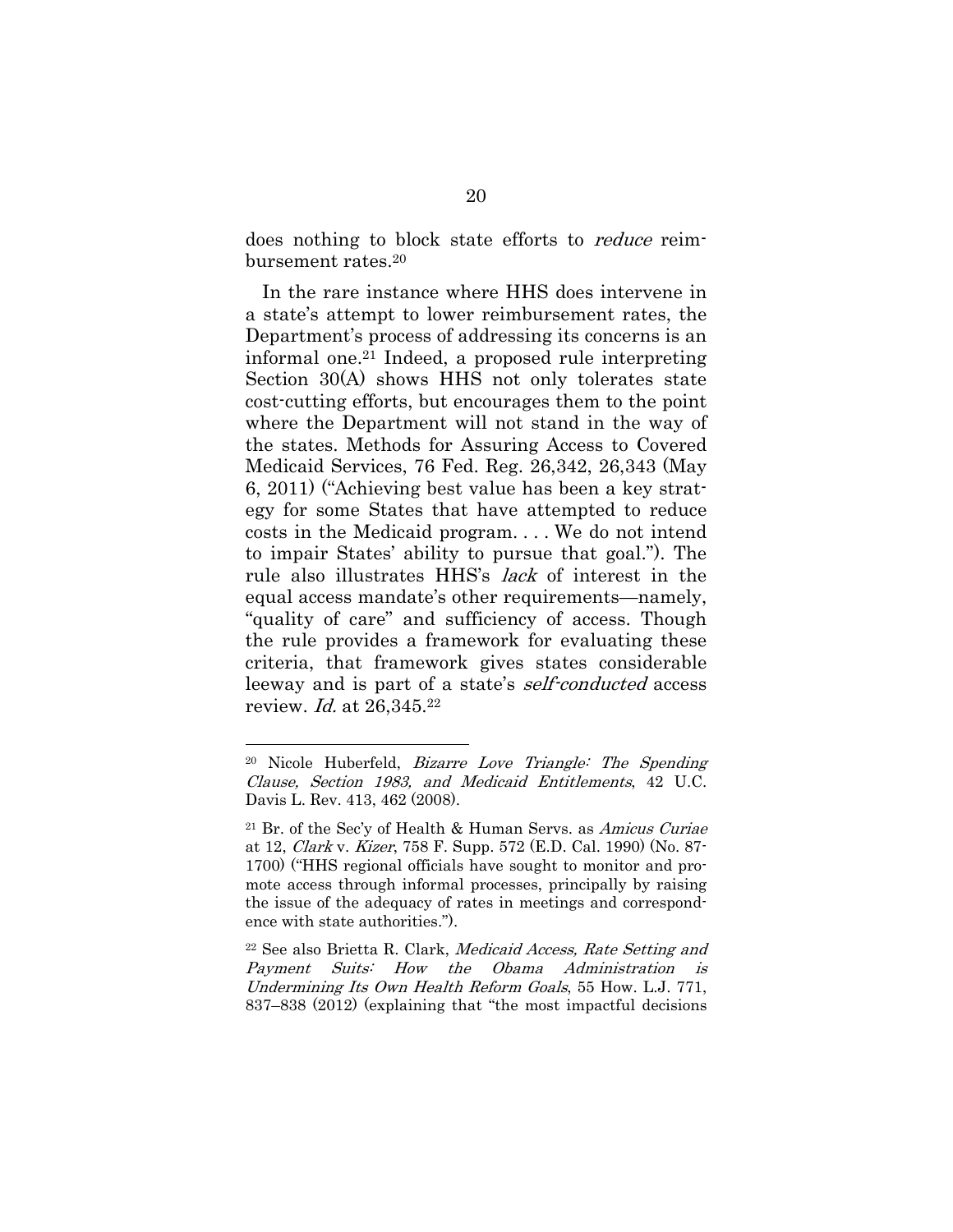The current and proposed regulations implementing the equal access mandate only further evince HHS's understanding that it is not the exclusive (or even primary) safeguard for ensuring every aspect of the mandate. HHS's limited enforcement resources and its budget are accordingly rooted in—and reflective of—that understanding, rendering exclusive enforcement entirely unfeasible. The Government's position would therefore eviscerate one of the Medicaid Act's central mandates.

#### III. The Government's Other Arguments Are Without Merit

#### A. The Equal Access Provision Is Judicially Administrable

The Government also argues against private enforcement of Section 30(A) on the ground that its standards are too vague and ambiguous to be judicially enforced. This Court rejected a similar contention in Wilder, and it should likewise reject the Government's argument here.

First, this Court has already concluded judges are competent at weighing broad factors nearly identical to the ones in Section 30(A). In Wilder, the Court observed the Boren Amendment required evaluation of four criteria: two objective, two subjective. "Efficiency" and "economy" were considered parts of an "objective benchmark" integral to the ratemaking analysis. See 496 U.S. at 519. "Reasonableness" and "adequacy" were subjective considerations that gave the

with respect to the quality of the rate-setting process . . . are all left to state discretion" and that the "guidance and discussion" provided by the proposed rule are "merely advisory").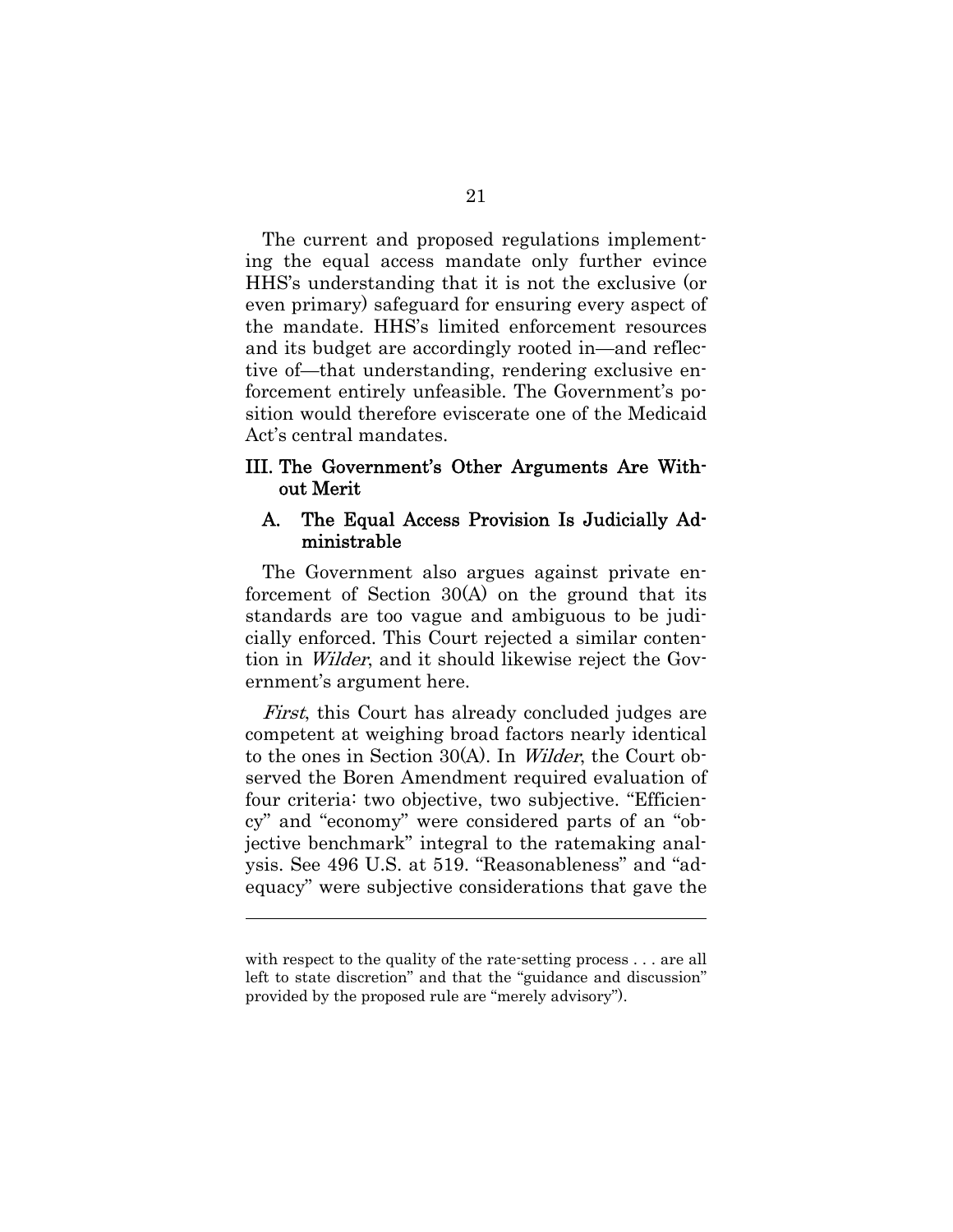states "substantial discretion in choosing among reasonable methods of calculating rates." Id. at 519–520. Despite the general nature of the terms used to set forth these criteria, the Court found review of such qualities to be "well within the competence of the Judiciary." *Id.* at 520.

Section 30(A) presents a similar combination of objective and subjective components. The terms used by Section 30(A) are no more "vague and amorphous" than the ones found judicially administrable by the Wilder Court. "Efficiency" and "economy" are objective touchstones, as they were in the Boren Amendment. Judges can refer to HHS's established standards for discerning whether a plan is efficient and economical. See, e.g., 42 C.F.R. § 447.272(b).

The statute also allows for subjective considerations subject to state discretion, e.g., the relative "quality of care" and the rate levels that would "enlist" a sufficient number of providers. And again, judges can follow whatever standards HHS selects for determining whether a state plan meets these criteria. Cf. 76 Fed. Reg. at 26,344 (proposing a "three-part framework for analyzing access to care which . . . considers: (1) Enrollee needs; (2) the availability of care and providers; and (3) utilization of services."

Second, the weight of Section 30(A) caselaw proves judges can competently decide whether the provi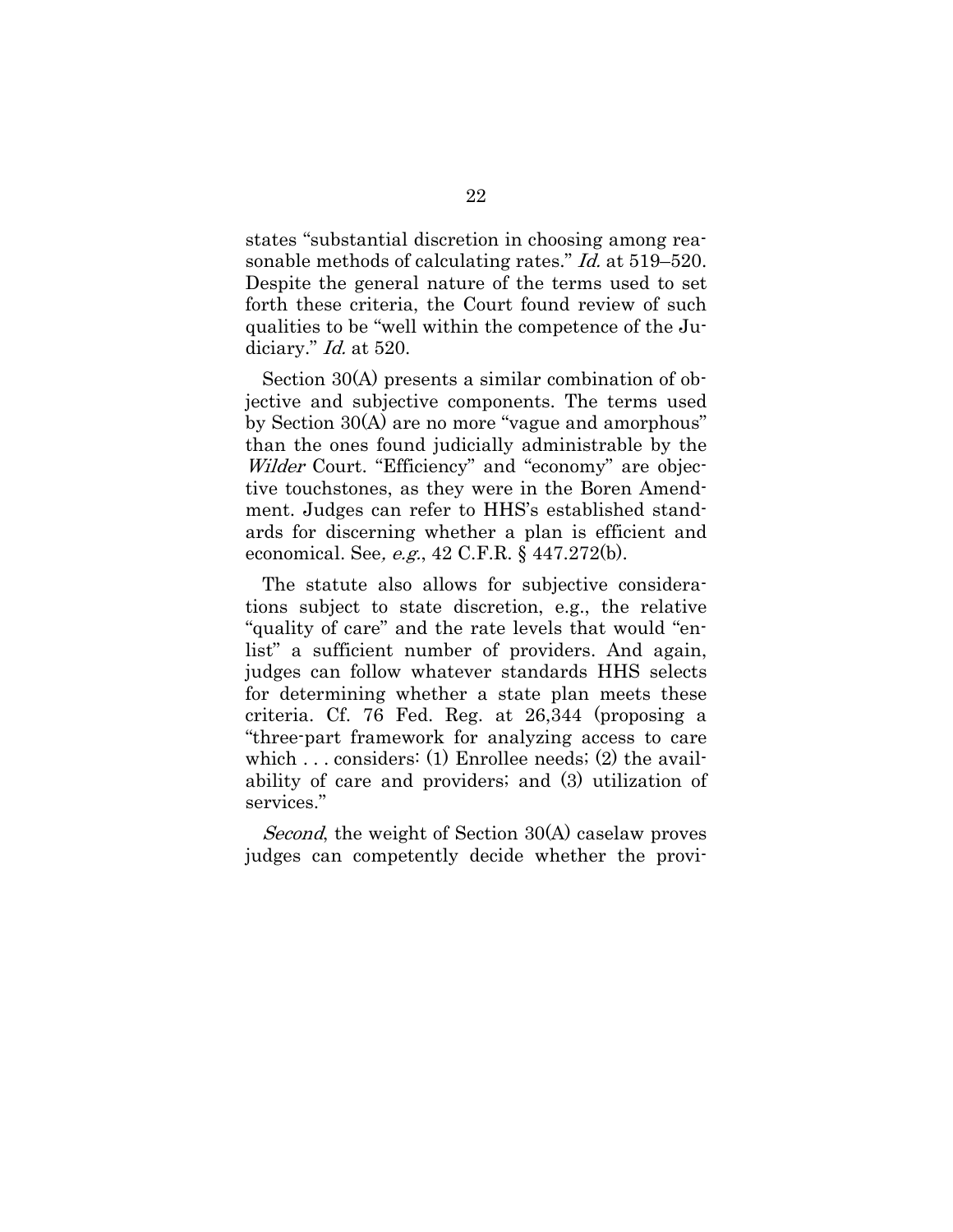sion's terms have been satisfied.23 The existence of any meaningful body of caselaw undercuts the Government's argument.

Indeed, in the immediate wake of the equal access mandate's enactment, HHS not only acquiesced to judicial administration of Section 30(A), it actively participated in the process. See, e.g., Clark v. Kizer, 758 F. Supp. 572, 576 (E.D. Cal. 1990) (describing the "multi-factor approach for measuring compliance with the equal access regulation" proposed by HHS in an amicus brief), rev'd and remanded on other grounds sub nom. Clark v. Coye, No. 92-15131, 1992 WL 140278 (9th Cir. June 23, 1992). The Government, of course, is free to change its mind and contend that judicial administration of Section 30(A) is impossible. But the about-face is an untenable one, especially because the Government's position presupposes an uptick in litigation in which states challenge plan denials (or compliance proceedings) grounded in a violation of Section 30(A). The Government is, in essence, arguing that judges cannot "decide questions of compliance with Section 30(A)," because "different evidentiary records . . . [will] re-

<sup>23</sup> See Rite Aid of Pa., Inc. v. Houstoun, 171 F.3d 842, 853–856 (3d Cir. 1999) (declaring a Pennsylvania plan to be arbitrary and capricious for giving "some of the section 30(A) factors more attention than others"); Fla. Pharmacy Ass'n v. Cook, 17 F. Supp. 2d 1293, 1301 (N.D. Fla. 1998) (determining there was a right to "enough providers" but the record did not evince a violation); Stephens v. Childers, No. 94-75, 1994 WL 761466, at \*8 (E.D. Ky. Nov. 4, 1994) (enjoining a state plan because "[t]he defendants failed to assess the level of care available to the insured population"); Ohio Hosp. Ass'n v. Ohio Dep't of Human Servs., 579 N.E.2d 695, 699 (Ohio 1991) (invalidating a state Medicaid law because "it [did] not meet the requirements of the Medicaid statute").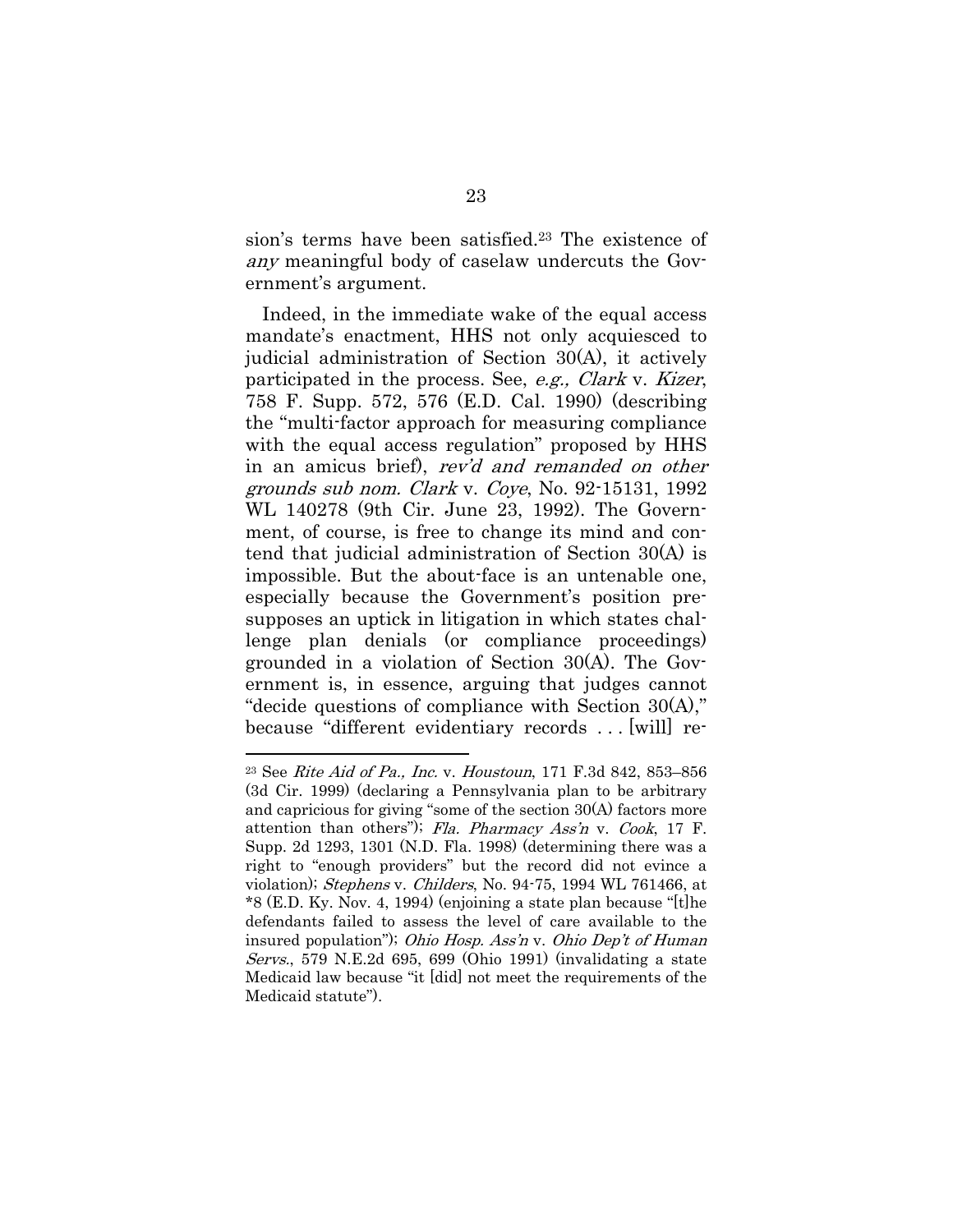sult[] in different factual findings," Gov't Br. 25, though they have competently done so for decades, see, e.g., Christ the King Manor, Inc. v. Sec'y of U.S. Dep't of Health & Human Servs., 730 F.3d 291, 309– 314 (3d Cir. 2013) (concluding HHS approval of a state plan was arbitrary and capricious because it failed to consider "quality of care"), and would continue to do so in the state appeals the Government's position would likely provoke.

It may well be true that a provider suing to enforce the equal access provision bears a heavy burden of proof. After all, HHS's enforcement framework gives states some leeway in making judgment calls about access. It is possible that a provider will prevail only in cases where there are "extreme disparities in access for Medicaid beneficiaries." Brietta R. Clark, Medicaid Access, Rate Setting and Payment Suits: How the Obama Administration is Undermining Its Own Health Reform Goals, 55 How. L.J. 771, 825  $(2012)$  (citing *Clark*, 758 F. Supp. at 580). But there is a world of difference between a case that is difficult to prove because the applicable framework sets a high bar, and one that is impossible to prove because there is no discernible framework at all. Cases addressing Section 30(A) clearly fall into the former category.

Finally, the Government errs by viewing private rights of action and agency oversight as competing, and not complementary, modes of enforcement. The "predictive and policy judgments" made by HHS in its "expert role" are doubtless deserving of deference. See Gov't Br. 14. Private enforcement of Section 30(A), however, does not mean this deference is abandoned or otherwise jeopardized. Courts must defer to HHS's reasonable interpretation of how to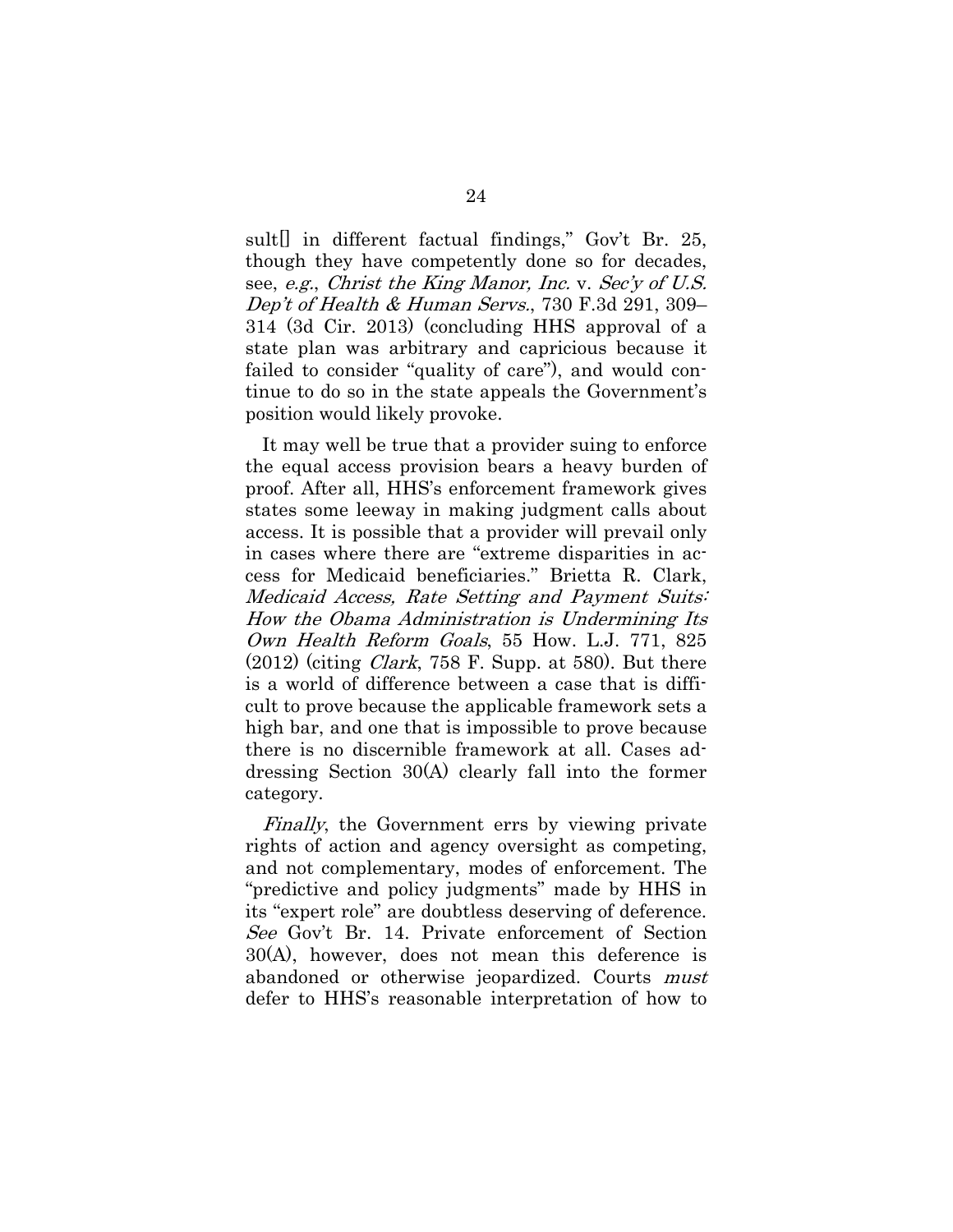discern "equal access," as with any other ambiguous language within the Medicaid Act.<sup>24</sup> HHS's role of applying its expertise and policy judgments is not compromised when judges follow the guideposts the Department erects.25 See, e.g., 42 C.F.R. § 447.253 (implementing Section 30(A)). And if courts interpret Section 30(A) before HHS has had an opportunity to weigh in, the Department is not bound by these prior judicial pronouncements. Cf. Nat'l Cable & Telecomms. Ass'n v. Brand X Internet Servs., 545 U.S. 967, 982–983 (2005) ("Only a judicial precedent holding that the statute unambiguously forecloses the agency's interpretation, and therefore contains no gap for the agency to fill, displaces a conflicting agency construction."). In no way is the agency's expert role endangered by allowing for private enforcement.

For many federally administered programs, the agency *should* be the exclusive enforcer of the statutory and regulatory scheme; uniformity is key to "avoid[ing] the comparative risk of inconsistent interpretations and misincentives that can arise out of an occasional inappropriate application of the statute in a private action for damages." Gonzaga, 536 U.S. at 292 (Breyer, J., concurring). But Medicaid is dif-

<sup>&</sup>lt;sup>24</sup> See, *e.g.*, *Pharm. Research & Mfrs. of Am. v. Thompson*,  $362$ F.3d 817, 821–822 (D.C. Cir. 2004); West Virginia v. Thompson, 475 F.3d 204, 212–213 (4th Cir. 2007); Harris v. Olszewski, 442 F.3d 456, 466–467 (6th Cir. 2006); S.D. ex rel. Dickson v. Hood, 391 F.3d 581, 595–596 (5th Cir. 2004).

<sup>25</sup> Given HHS's limited resources and its mission to promote efficiency and economy in state Medicaid programs, it is highly unlikely that HHS will promulgate regulations specifically defining the quality-of-care and sufficient-providers aspects of Section 30(A). See *supra* part II.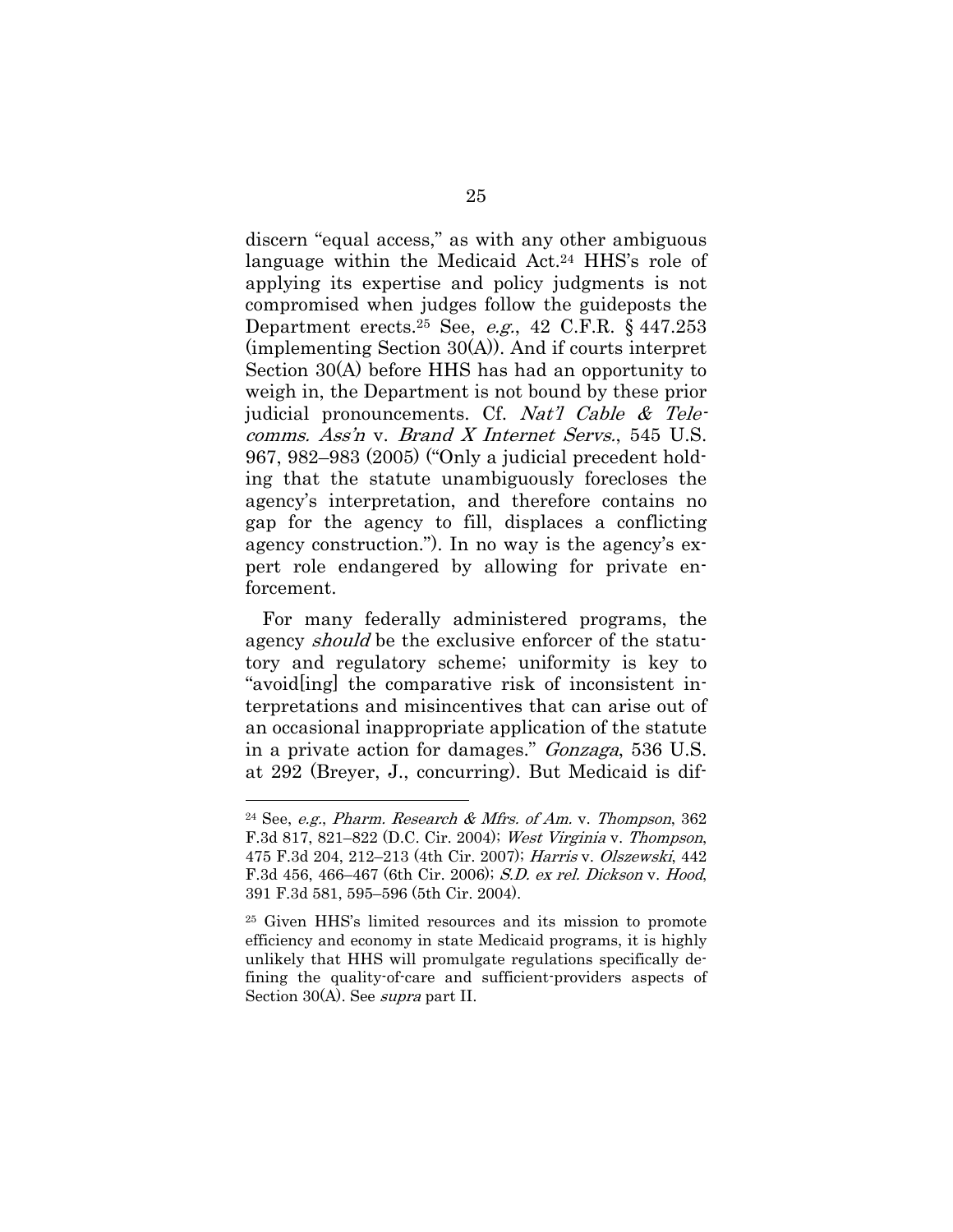ferent. It is not a statutory scheme of single administration. Congress intended some discord when it rejected a single, harmonious federal system in favor of a patchwork of 56 different programs. Cf. Nat'l Fed'n of Indep. Bus., 132 S. Ct. at 2629–2630 (Ginsburg, J., concurring in part and dissenting in part) ("Rather than authorizing a federal agency to administer a uniform national health-care system for the poor, Congress offered States the opportunity to tailor Medicaid grants to their particular needs, so long as they remain within bounds set by federal law."). As HHS has long understood, an essential part of what threads that patchwork together is the needle of private enforcement.

#### B. The Spending Clause Does Not Bar Private Enforcement of the Medicaid Act

Because the Medicaid Act is a Spending Clause law, the Government cryptically advances the analogy that Medicaid beneficiaries and providers are like incidental third-party beneficiaries to a contract, with no right to enforce the contract's terms. Gov't Br. 22. But that analogy does not hold up.

While this Court has held that Spending Clause legislation operates "*much* in the nature of a contract," Pennhurst, 451 U.S. at 17 (majority opinion) (emphasis added), that simply means states may agree to do things in exchange for federal funds that Congress could not compel them to do directly. This does not mean, however, that a Spending Clause law is a contract or that contract law principles should be unflinchingly applied to the interpretation of such laws. See Westside Mothers v. Haveman, 289 F.3d 852, 858 (6th Cir. 2002).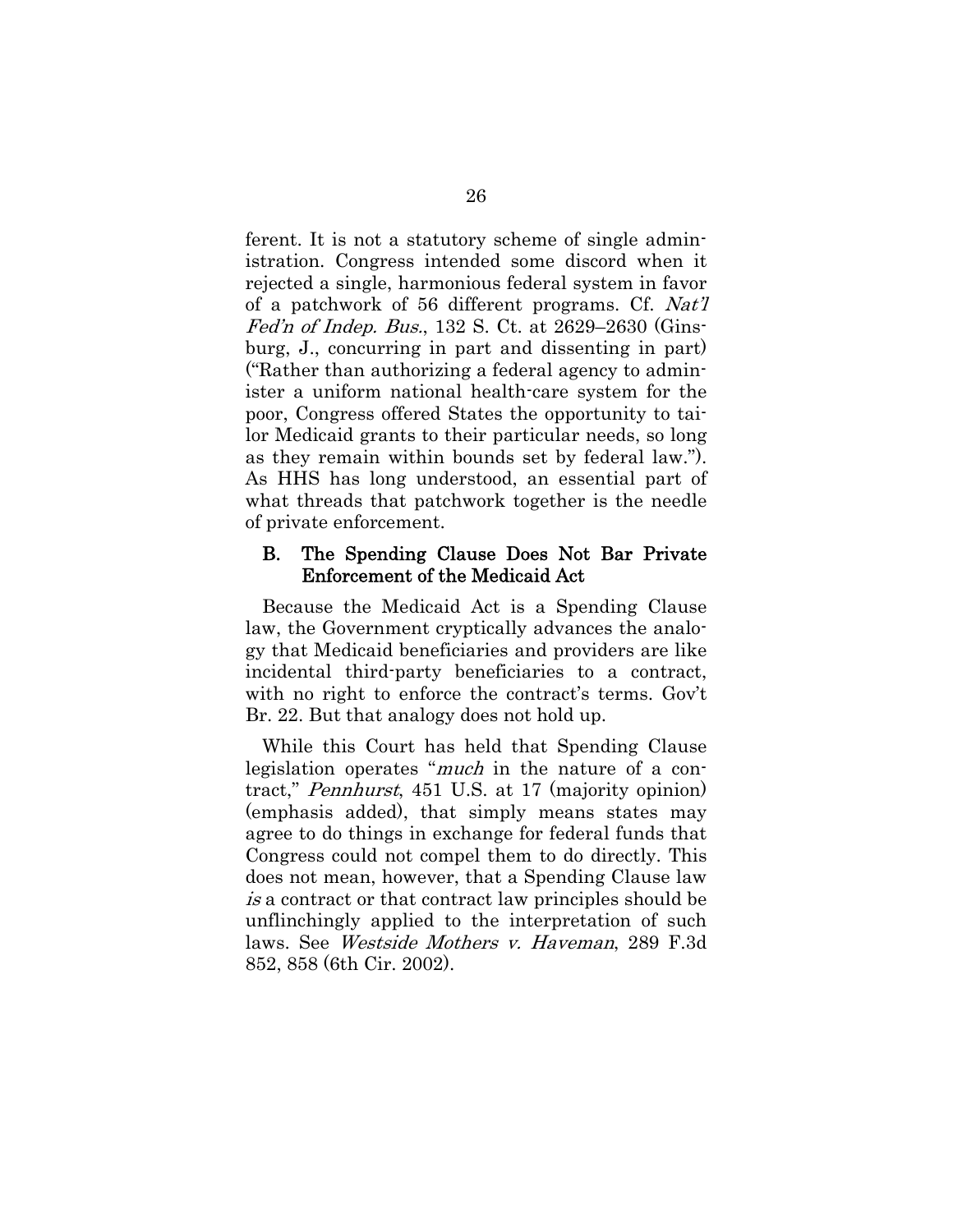And in any event, contract law principles support provider enforcement of the equal access provision. It is untenable for the Government to say that providers are merely incidental beneficiaries, much like a bystander who benefits from a stroke of good fortune. See Restatement (Second) of Contracts § 302 cmt. e, illus. 16 (1981). The entire Medicaid framework is meant to address the needs of recipients and providers. Section 30(A) "evince[s] a congressional concern for preserving financial incentives to providers—by ensuring adequate reimbursement payment levels." Visiting Nurse Ass'n of N. Shore, Inc. v. Bullen, 93 F.3d 997, 1004 (1996), overruled on other grounds by Long Term Care Pharmacy Alliance v. Ferguson, 362 F.3d 50 (1st Cir. 2004). Therefore, even under contractual principles, providers are intended beneficiaries who should accordingly be able to enforce the Medicaid Act's terms—especially in actions, such as this one, seeking injunctive relief.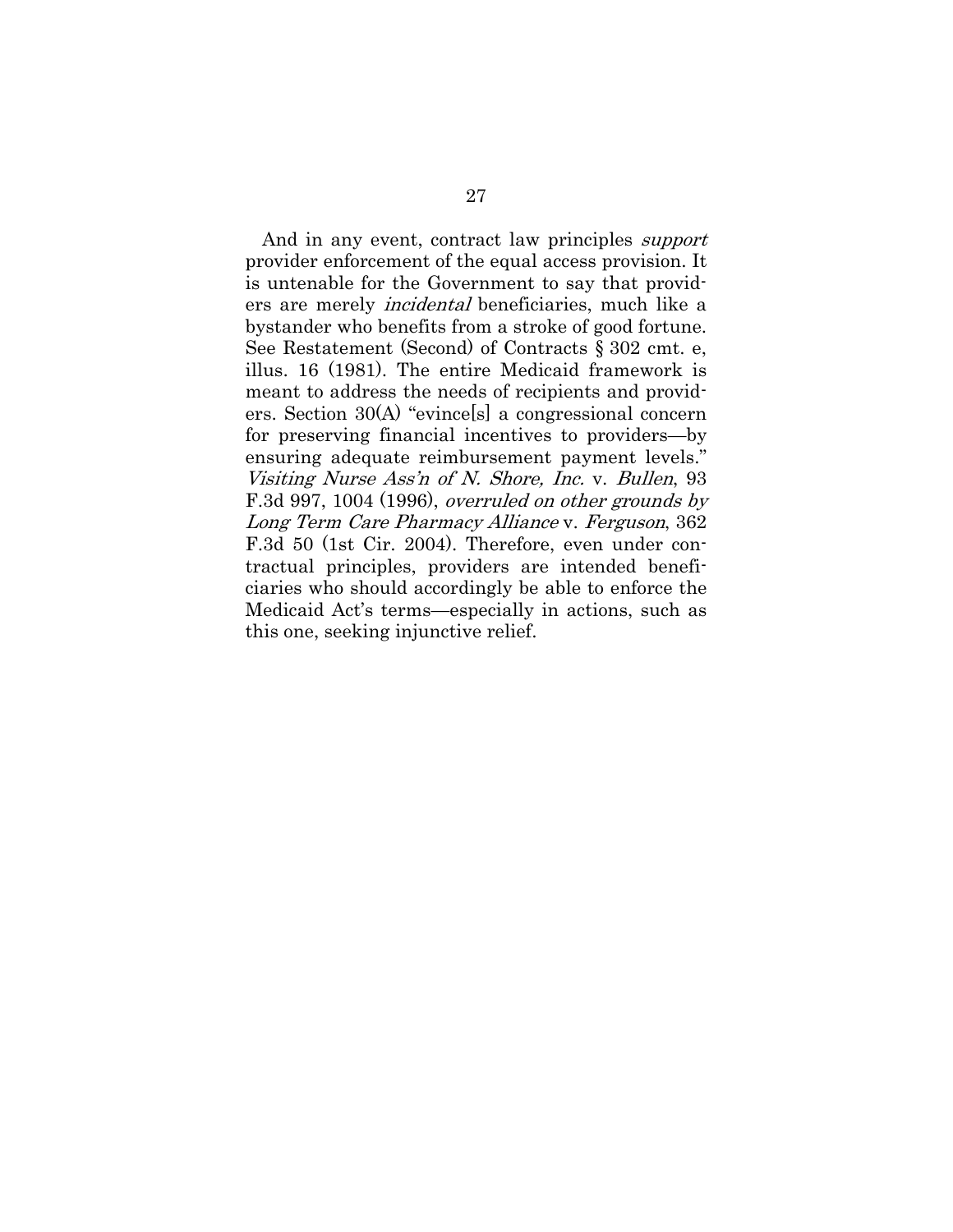# **CONCLUSION**

The judgment of the court of appeals should be affirmed.

Respectfully submitted.

MATTHEW M. HOFFMAN ANDREW KIM\* GOODWIN PROCTER LLP 901 New York Ave., N.W. Washington, DC 20001 (202) 346-4000

STEPHEN I. VLADECK Counsel of Record 4801 Mass Ave., N.W. Washington, DC 20016 svladeck@wcl.american.edu (202) 274-4241

Counsel for Amici Curiae

December 23, 2014

\* Admitted only in California. Application to the D.C. Bar is pending; practice supervised by Matthew M. Hoffman.

#### 28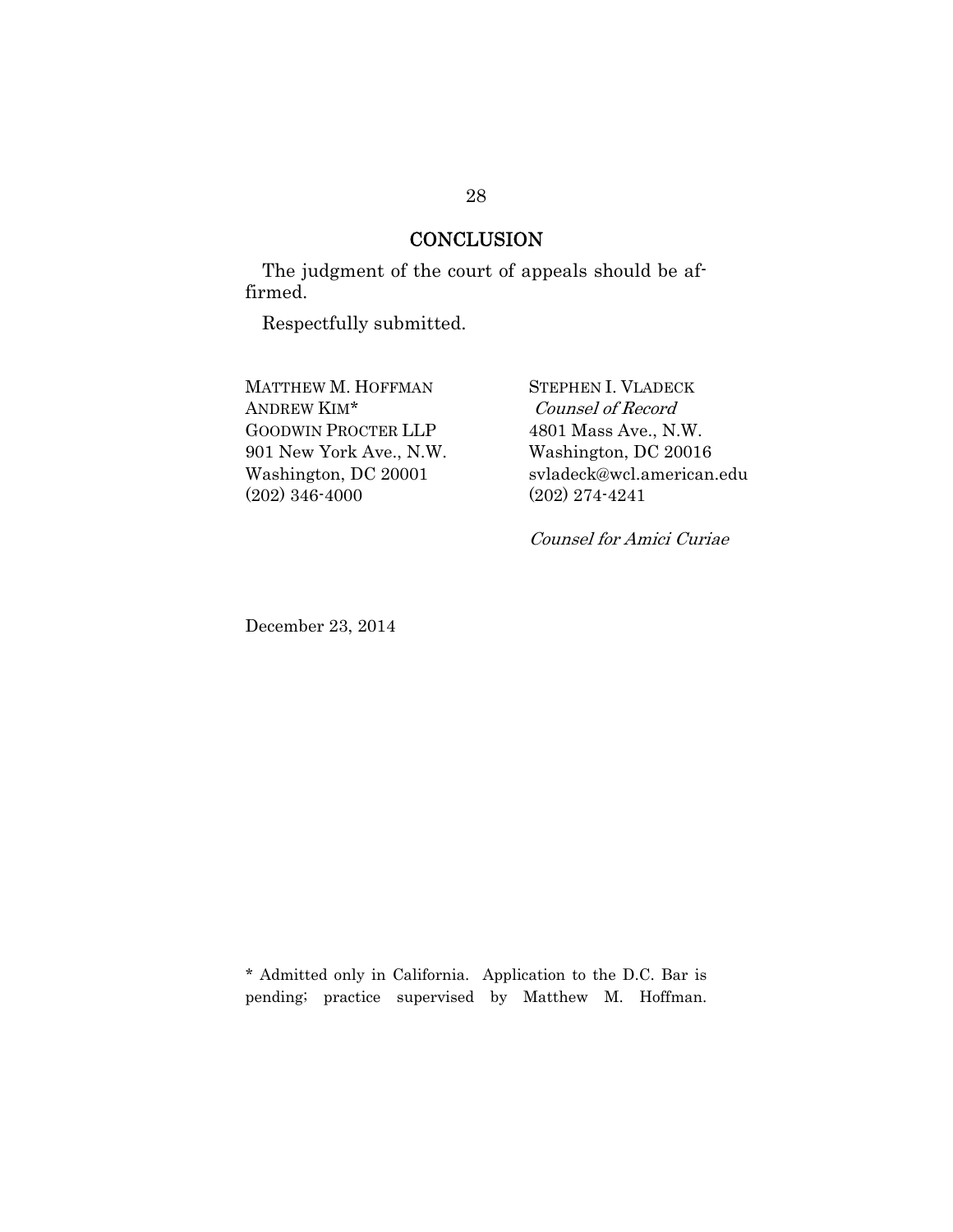### APPENDIX

List of Amici Curiae, Former HEW/HHS Officials

#### JODIE Z. BERNSTEIN

General Counsel, HEW (1979-1981)

### HON. JOSEPH A. CALIFANO, JR.

Secretary, HEW (1977-1979)

#### RICHARD COTTON, PH.D.

Deputy Executive Secretary, HEW (1977-1978); Executive Secretary, HEW (1978-1980)

#### PETER EDELMAN

Counselor to the Secretary, HHS (1993-1995); Assistant Secretary for Planning and Evaluation, HHS (1995-1996)

### JUDITH M. FEDER

Principal Deputy Assistant Secretary for Planning and Evaluation, HHS (1993-1995)

#### MICHAEL HASH

Deputy Administrator, HCFA (1998-2000); Acting Administrator, HCFA (2000); Director, HHS Office of Health Reform (2011-2014)

NAN D. HUNTER Deputy General Counsel, HHS (1993-1996)

#### RENÉE M. LANDERS

Acting Deputy General Counsel, HHS (1996); Deputy General Counsel, HHS (1996-1997)